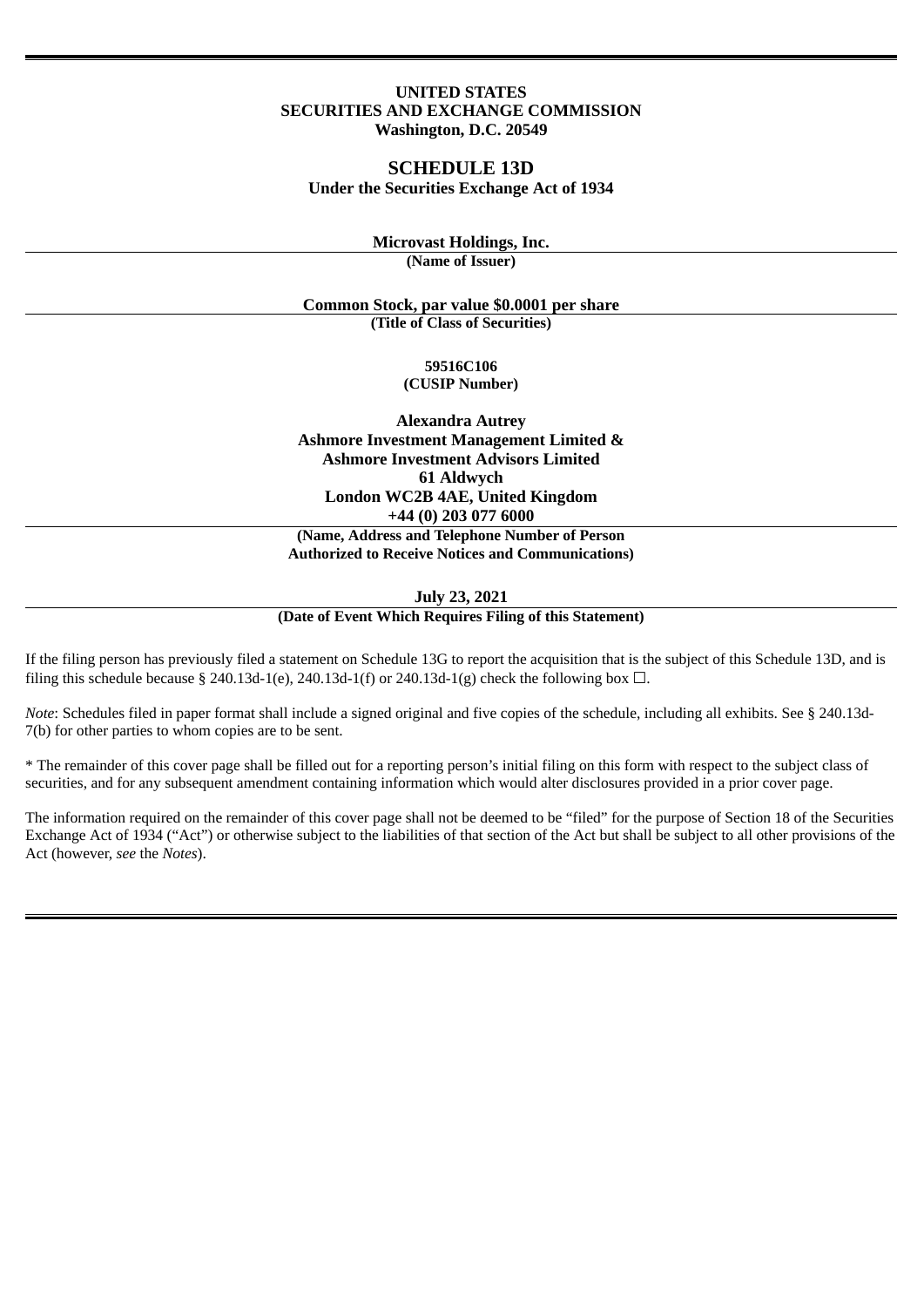# **SCHEDULE 13D**

| <b>CUSIP No. 59516C106</b> |                                                                                                 |                                    |                                                                                        | Page 2 of 28 Pages |
|----------------------------|-------------------------------------------------------------------------------------------------|------------------------------------|----------------------------------------------------------------------------------------|--------------------|
| $\mathbf{1}$               | NAME OF REPORTING PERSON<br>Ashmore Group plc                                                   |                                    |                                                                                        |                    |
| $\overline{2}$             | CHECK THE APPROPRIATE BOX IF A MEMBER OF A GROUP (See Instructions)<br>(a)<br>$(b)$ $\boxtimes$ |                                    |                                                                                        |                    |
| 3                          | <b>SEC USE ONLY</b>                                                                             |                                    |                                                                                        |                    |
| 4                          | <b>SOURCE OF FUNDS (See Instructions)</b><br><sub>OO</sub>                                      |                                    |                                                                                        |                    |
| 5                          |                                                                                                 |                                    | CHECK BOX IF DISCLOSURE OF LEGAL PROCEEDING IS REQUIRED PURSUANT TO ITEMS 2(d) or 2(e) | $\Box$             |
| 6                          | CITIZENSHIP OR PLACE OF ORGANIZATION<br><b>England and Wales</b>                                |                                    |                                                                                        |                    |
|                            | <b>NUMBER OF</b>                                                                                | $\overline{7}$                     | <b>SOLE VOTING POWER</b>                                                               |                    |
|                            | <b>SHARES</b><br><b>BENEFICIALLY</b><br><b>OWNED BY</b>                                         | 8                                  | <b>SHARED VOTING POWER</b><br>23,503,434                                               |                    |
|                            | <b>EACH</b><br><b>REPORTING</b><br><b>PERSON</b>                                                | <b>SOLE DISPOSITIVE POWER</b><br>9 |                                                                                        |                    |
|                            | <b>WITH</b>                                                                                     | 10                                 | <b>SHARED DISPOSITIVE POWER</b><br>23,503,434                                          |                    |
| 11                         | AGGREGATE AMOUNT BENEFICIALLY OWNED BY EACH REPORTING PERSON<br>23,503,434                      |                                    |                                                                                        |                    |
| 12                         | CHECK IF THE AGGREGATE AMOUNT IN ROW (11) EXCLUDES CERTAIN SHARES (See Instructions)<br>$\Box$  |                                    |                                                                                        |                    |
| 13                         | PERCENT OF CLASS REPRESENTED BY AMOUNT IN ROW (11)<br>7.8%                                      |                                    |                                                                                        |                    |
| 14                         | OO                                                                                              |                                    | TYPE OF REPORTING PERSON (See Instructions)                                            |                    |

Page 2 of 28 Pages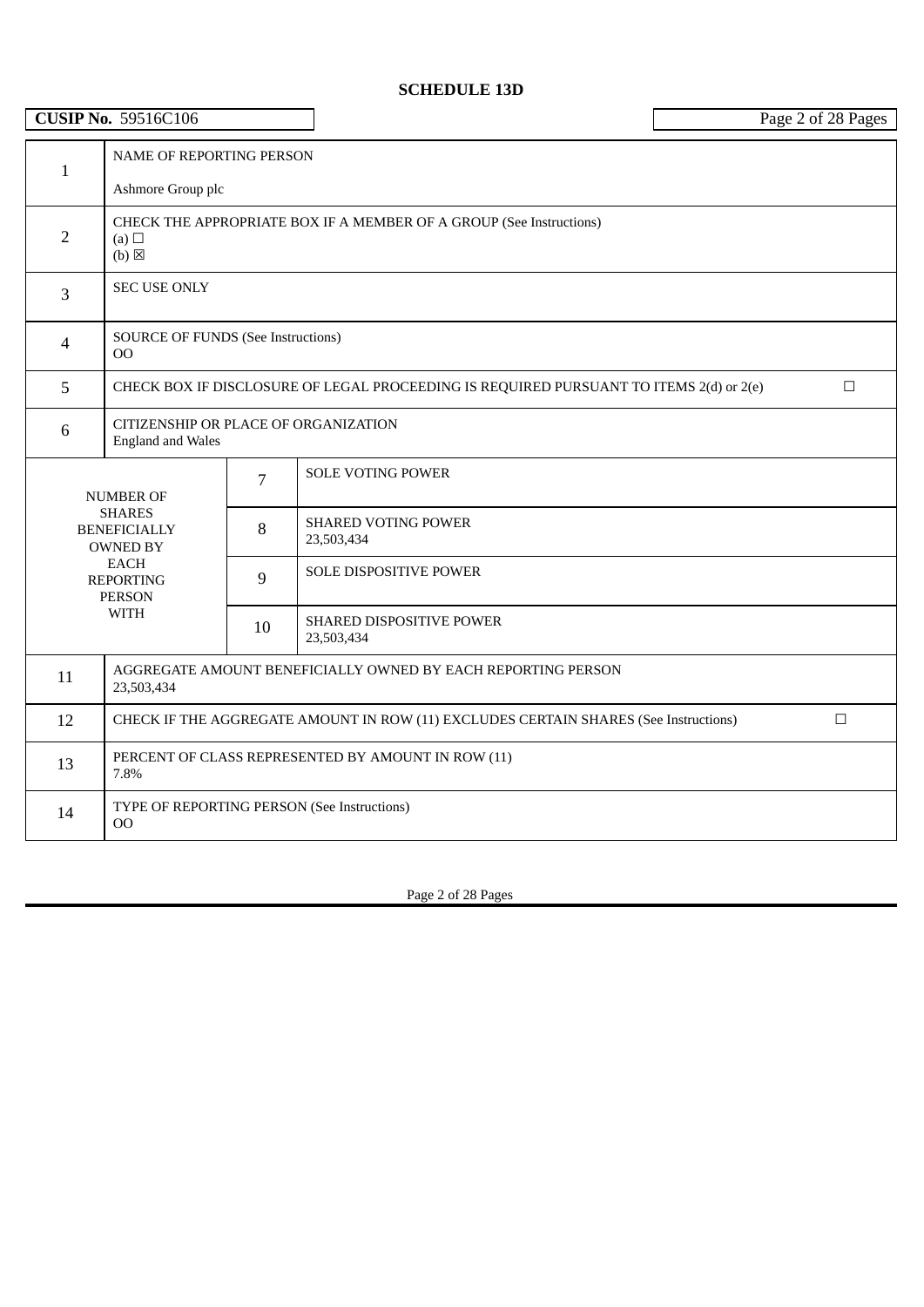| <b>CUSIP No. 59516C106</b> |                                                                                                        |                                       |                                                                                        | Page 3 of 28 Pages |  |  |
|----------------------------|--------------------------------------------------------------------------------------------------------|---------------------------------------|----------------------------------------------------------------------------------------|--------------------|--|--|
| $\mathbf{1}$               |                                                                                                        | NAME OF REPORTING PERSON              |                                                                                        |                    |  |  |
|                            |                                                                                                        | Ashmore Investment Management Limited |                                                                                        |                    |  |  |
| $\overline{2}$             | CHECK THE APPROPRIATE BOX IF A MEMBER OF A GROUP (See Instructions)<br>(a) $\Box$<br>$(b)$ $\boxtimes$ |                                       |                                                                                        |                    |  |  |
| $\mathbf{3}$               | <b>SEC USE ONLY</b>                                                                                    |                                       |                                                                                        |                    |  |  |
| $\overline{4}$             | <b>SOURCE OF FUNDS (See Instructions)</b><br>00                                                        |                                       |                                                                                        |                    |  |  |
| 5                          |                                                                                                        |                                       | CHECK BOX IF DISCLOSURE OF LEGAL PROCEEDING IS REQUIRED PURSUANT TO ITEMS 2(d) or 2(e) | $\Box$             |  |  |
| 6                          | CITIZENSHIP OR PLACE OF ORGANIZATION<br><b>England and Wales</b>                                       |                                       |                                                                                        |                    |  |  |
|                            | <b>NUMBER OF</b>                                                                                       | 7                                     | <b>SOLE VOTING POWER</b>                                                               |                    |  |  |
|                            | <b>SHARES</b><br><b>BENEFICIALLY</b><br><b>OWNED BY</b>                                                | 8                                     | <b>SHARED VOTING POWER</b><br>15,678,679                                               |                    |  |  |
|                            | <b>EACH</b><br><b>REPORTING</b><br><b>PERSON</b>                                                       |                                       | SOLE DISPOSITIVE POWER                                                                 |                    |  |  |
|                            | <b>WITH</b><br>10                                                                                      |                                       | <b>SHARED DISPOSITIVE POWER</b><br>15,678,679                                          |                    |  |  |
| 11                         | AGGREGATE AMOUNT BENEFICIALLY OWNED BY EACH REPORTING PERSON<br>15,678,679                             |                                       |                                                                                        |                    |  |  |
| 12                         | CHECK IF THE AGGREGATE AMOUNT IN ROW (11) EXCLUDES CERTAIN SHARES (See Instructions)<br>$\Box$         |                                       |                                                                                        |                    |  |  |
| 13                         | PERCENT OF CLASS REPRESENTED BY AMOUNT IN ROW (11)<br>5.2%                                             |                                       |                                                                                        |                    |  |  |
| 14                         | 00                                                                                                     |                                       | TYPE OF REPORTING PERSON (See Instructions)                                            |                    |  |  |

Page 3 of 28 Pages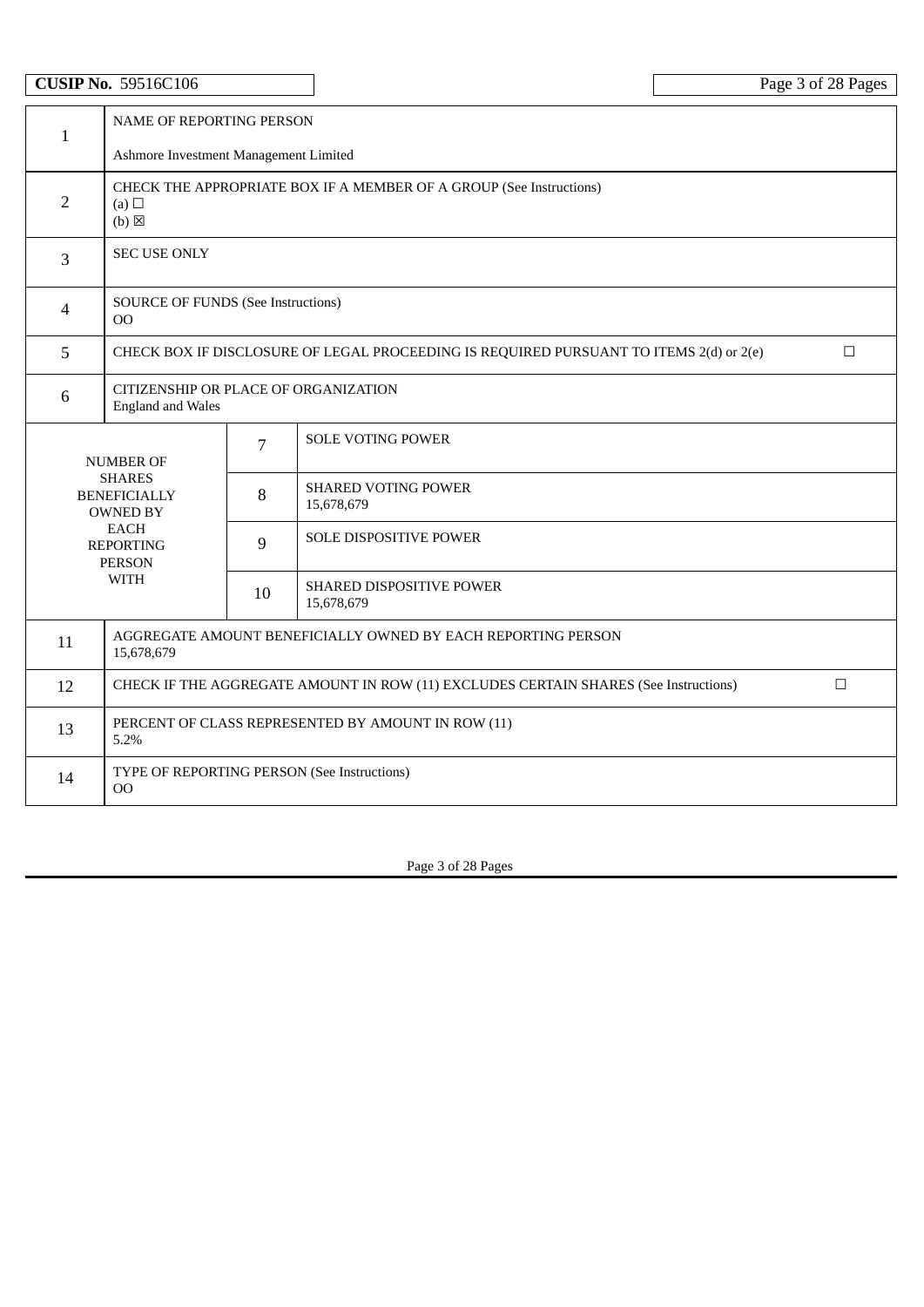|                | <b>CUSIP No. 59516C106</b>                                                                     |                                                                     |                                                                                        | Page 4 of 28 Pages |  |
|----------------|------------------------------------------------------------------------------------------------|---------------------------------------------------------------------|----------------------------------------------------------------------------------------|--------------------|--|
| $\mathbf{1}$   |                                                                                                | NAME OF REPORTING PERSON                                            |                                                                                        |                    |  |
|                | Ashmore Investment Advisors Limited                                                            |                                                                     |                                                                                        |                    |  |
| $\overline{2}$ | (a)<br>$(b)$ $\boxtimes$                                                                       | CHECK THE APPROPRIATE BOX IF A MEMBER OF A GROUP (See Instructions) |                                                                                        |                    |  |
| 3              | <b>SEC USE ONLY</b>                                                                            |                                                                     |                                                                                        |                    |  |
| $\overline{4}$ | <b>SOURCE OF FUNDS (See Instructions)</b><br>00                                                |                                                                     |                                                                                        |                    |  |
| 5              |                                                                                                |                                                                     | CHECK BOX IF DISCLOSURE OF LEGAL PROCEEDING IS REQUIRED PURSUANT TO ITEMS 2(d) or 2(e) | $\Box$             |  |
| 6              | CITIZENSHIP OR PLACE OF ORGANIZATION<br><b>England and Wales</b>                               |                                                                     |                                                                                        |                    |  |
|                | <b>NUMBER OF</b>                                                                               | $\overline{7}$                                                      | <b>SOLE VOTING POWER</b>                                                               |                    |  |
|                | <b>SHARES</b><br><b>BENEFICIALLY</b><br><b>OWNED BY</b>                                        | 8                                                                   | <b>SHARED VOTING POWER</b><br>7,824,755                                                |                    |  |
|                | <b>EACH</b><br><b>REPORTING</b><br><b>PERSON</b>                                               | 9                                                                   | SOLE DISPOSITIVE POWER                                                                 |                    |  |
|                | <b>WITH</b>                                                                                    | 10                                                                  | SHARED DISPOSITIVE POWER<br>7,824,755                                                  |                    |  |
| 11             | AGGREGATE AMOUNT BENEFICIALLY OWNED BY EACH REPORTING PERSON<br>7,824,755                      |                                                                     |                                                                                        |                    |  |
| 12             | $\Box$<br>CHECK IF THE AGGREGATE AMOUNT IN ROW (11) EXCLUDES CERTAIN SHARES (See Instructions) |                                                                     |                                                                                        |                    |  |
| 13             | PERCENT OF CLASS REPRESENTED BY AMOUNT IN ROW (11)<br>2.6%                                     |                                                                     |                                                                                        |                    |  |
| 14             | 00                                                                                             |                                                                     | TYPE OF REPORTING PERSON (See Instructions)                                            |                    |  |

Page 4 of 28 Pages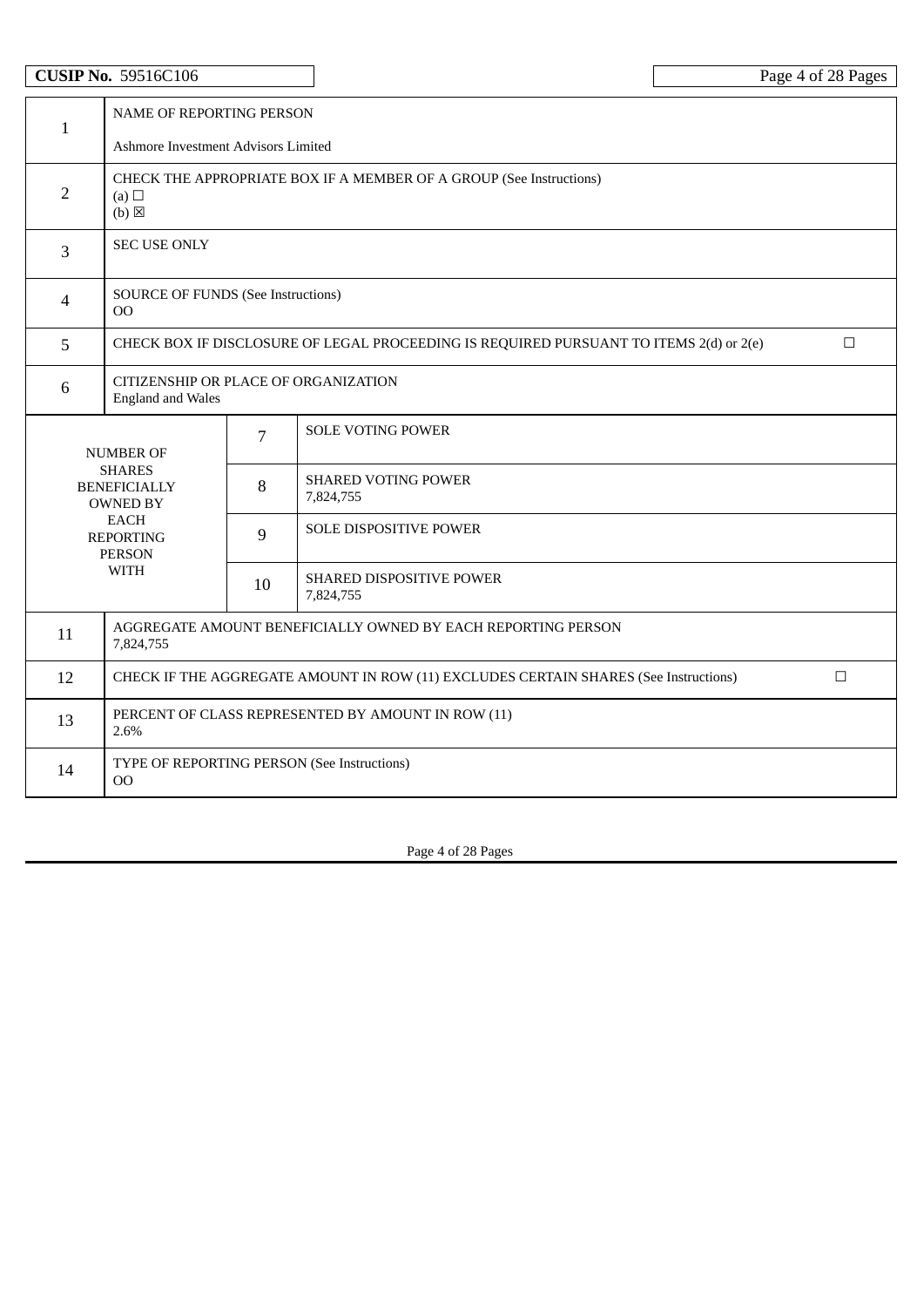# **CUSIP** No. 59516C106 Page 5 of 28 Pages

| $\mathbf{1}$   | NAME OF REPORTING PERSON                                                                         |                                                                                             |                                             |  |  |  |
|----------------|--------------------------------------------------------------------------------------------------|---------------------------------------------------------------------------------------------|---------------------------------------------|--|--|--|
|                |                                                                                                  | Asset Holder PCC Limited in respect of Ashmore Emerging Markets Liquid Investment Portfolio |                                             |  |  |  |
| $\overline{2}$ | (a) $\Box$<br>$(b)$ $\boxtimes$                                                                  | CHECK THE APPROPRIATE BOX IF A MEMBER OF A GROUP (See Instructions)                         |                                             |  |  |  |
| $\overline{3}$ | <b>SEC USE ONLY</b>                                                                              |                                                                                             |                                             |  |  |  |
| $\overline{4}$ | <b>SOURCE OF FUNDS (See Instructions)</b><br>$00\,$                                              |                                                                                             |                                             |  |  |  |
| 5              | CHECK BOX IF DISCLOSURE OF LEGAL PROCEEDING IS REQUIRED PURSUANT TO ITEMS 2(d) or 2(e)<br>$\Box$ |                                                                                             |                                             |  |  |  |
| $6\phantom{1}$ | CITIZENSHIP OR PLACE OF ORGANIZATION<br>Guernsey                                                 |                                                                                             |                                             |  |  |  |
|                | <b>NUMBER OF</b>                                                                                 | $\overline{7}$                                                                              | <b>SOLE VOTING POWER</b>                    |  |  |  |
|                | <b>SHARES</b><br><b>BENEFICIALLY</b><br><b>OWNED BY</b>                                          | <b>SHARED VOTING POWER</b><br>8<br>7,824,755                                                |                                             |  |  |  |
|                | EACH<br>SOLE DISPOSITIVE POWER<br>9<br><b>REPORTING</b><br><b>PERSON</b>                         |                                                                                             |                                             |  |  |  |
|                | <b>WITH</b>                                                                                      | SHARED DISPOSITIVE POWER<br>10<br>7,824,755                                                 |                                             |  |  |  |
| 11             | AGGREGATE AMOUNT BENEFICIALLY OWNED BY EACH REPORTING PERSON<br>7,824,755                        |                                                                                             |                                             |  |  |  |
| 12             | CHECK IF THE AGGREGATE AMOUNT IN ROW (11) EXCLUDES CERTAIN SHARES (See Instructions)<br>$\Box$   |                                                                                             |                                             |  |  |  |
| 13             | PERCENT OF CLASS REPRESENTED BY AMOUNT IN ROW (11)<br>2.6%                                       |                                                                                             |                                             |  |  |  |
| 14             | 00                                                                                               |                                                                                             | TYPE OF REPORTING PERSON (See Instructions) |  |  |  |

Page 5 of 28 Pages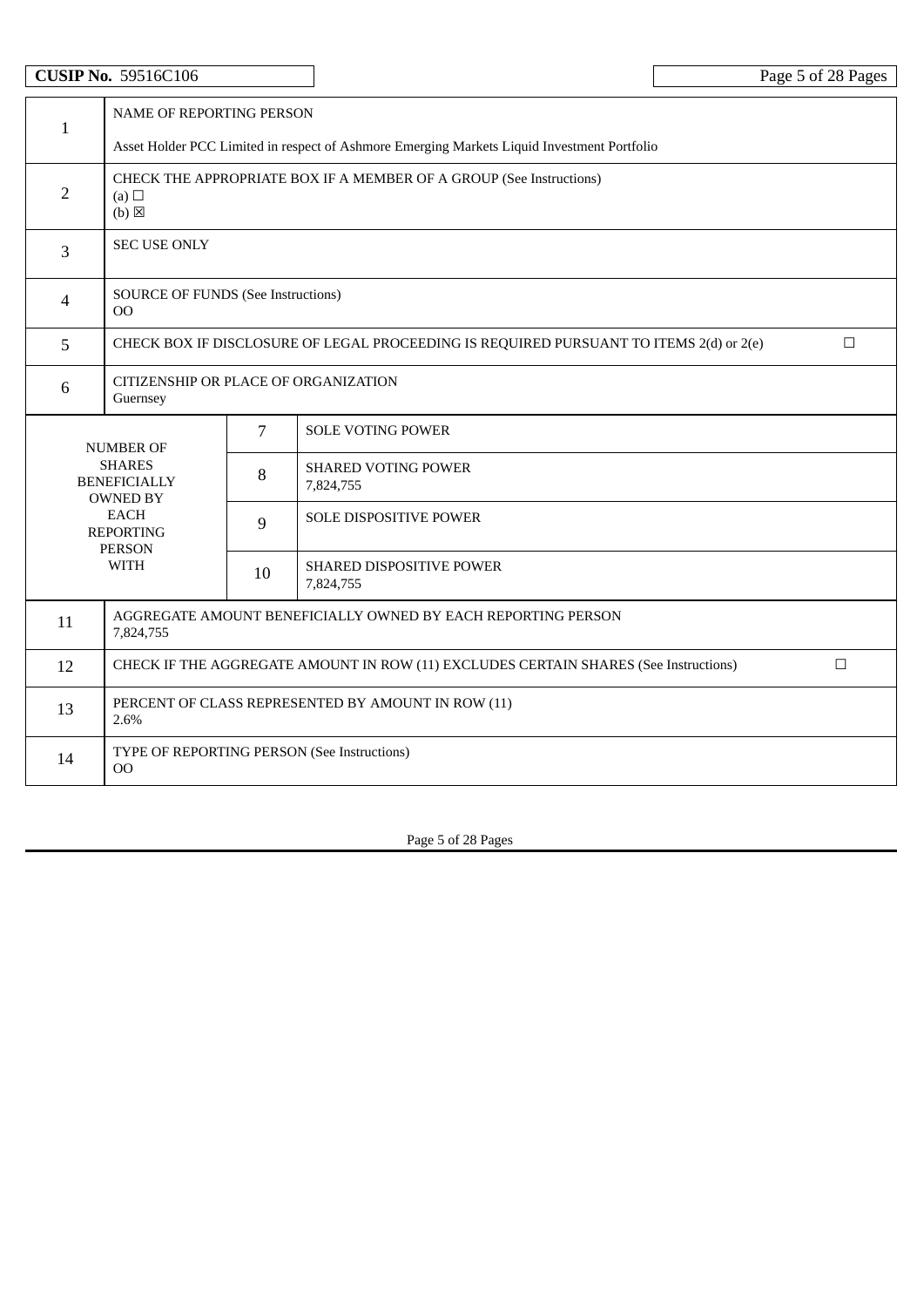|                | <b>CUSIP No. 59516C106</b>                                                                             |                                    |                                                                                        | Page 6 of 28 Pages |  |  |
|----------------|--------------------------------------------------------------------------------------------------------|------------------------------------|----------------------------------------------------------------------------------------|--------------------|--|--|
| $\mathbf{1}$   | NAME OF REPORTING PERSON                                                                               |                                    |                                                                                        |                    |  |  |
|                |                                                                                                        | Ashmore Emerging Markets Debt Fund |                                                                                        |                    |  |  |
| $\overline{2}$ | CHECK THE APPROPRIATE BOX IF A MEMBER OF A GROUP (See Instructions)<br>(a) $\Box$<br>$(b)$ $\boxtimes$ |                                    |                                                                                        |                    |  |  |
| 3              | <b>SEC USE ONLY</b>                                                                                    |                                    |                                                                                        |                    |  |  |
| 4              | <b>SOURCE OF FUNDS (See Instructions)</b><br>00                                                        |                                    |                                                                                        |                    |  |  |
| 5              |                                                                                                        |                                    | CHECK BOX IF DISCLOSURE OF LEGAL PROCEEDING IS REQUIRED PURSUANT TO ITEMS 2(d) or 2(e) | $\Box$             |  |  |
| $6\phantom{1}$ | CITIZENSHIP OR PLACE OF ORGANIZATION<br>Cayman Islands                                                 |                                    |                                                                                        |                    |  |  |
|                | <b>NUMBER OF</b>                                                                                       | 7                                  | <b>SOLE VOTING POWER</b>                                                               |                    |  |  |
|                | <b>SHARES</b><br><b>BENEFICIALLY</b><br><b>OWNED BY</b>                                                | 8                                  | <b>SHARED VOTING POWER</b><br>7,824,755                                                |                    |  |  |
|                | <b>EACH</b><br><b>REPORTING</b><br><b>PERSON</b>                                                       | 9                                  | SOLE DISPOSITIVE POWER                                                                 |                    |  |  |
|                | <b>WITH</b>                                                                                            | 10                                 | SHARED DISPOSITIVE POWER<br>7,824,755                                                  |                    |  |  |
| 11             | AGGREGATE AMOUNT BENEFICIALLY OWNED BY EACH REPORTING PERSON<br>7,824,755                              |                                    |                                                                                        |                    |  |  |
| 12             | $\Box$<br>CHECK IF THE AGGREGATE AMOUNT IN ROW (11) EXCLUDES CERTAIN SHARES (See Instructions)         |                                    |                                                                                        |                    |  |  |
| 13             | PERCENT OF CLASS REPRESENTED BY AMOUNT IN ROW (11)<br>2.6%                                             |                                    |                                                                                        |                    |  |  |
| 14             | 00                                                                                                     |                                    | TYPE OF REPORTING PERSON (See Instructions)                                            |                    |  |  |

Page 6 of 28 Pages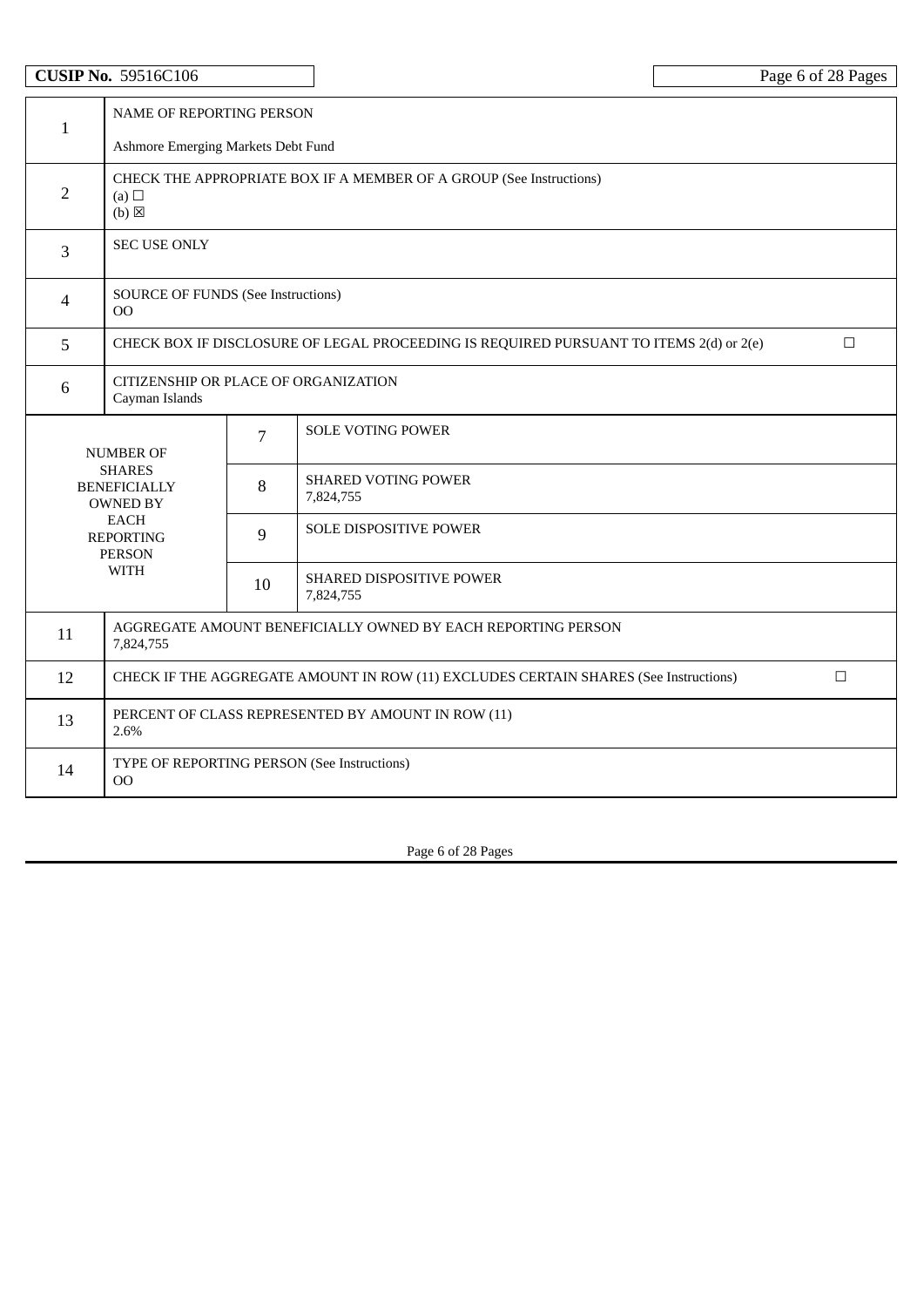| <b>CUSIP No. 59516C106</b> |                                                                                                      |                                                         |                                              | Page 7 of 28 Pages |  |  |
|----------------------------|------------------------------------------------------------------------------------------------------|---------------------------------------------------------|----------------------------------------------|--------------------|--|--|
|                            |                                                                                                      | NAME OF REPORTING PERSON                                |                                              |                    |  |  |
| $\mathbf{1}$               |                                                                                                      | Ashmore Emerging Markets Debt and Currency Fund Limited |                                              |                    |  |  |
| $\overline{2}$             | CHECK THE APPROPRIATE BOX IF A MEMBER OF A GROUP (See Instructions)<br>(a) $\Box$<br>$(b) \boxtimes$ |                                                         |                                              |                    |  |  |
| $\overline{3}$             | <b>SEC USE ONLY</b>                                                                                  |                                                         |                                              |                    |  |  |
| $\overline{4}$             | <b>SOURCE OF FUNDS (See Instructions)</b><br>$00\,$                                                  |                                                         |                                              |                    |  |  |
| 5                          | CHECK BOX IF DISCLOSURE OF LEGAL PROCEEDING IS REQUIRED PURSUANT TO ITEMS 2(d) or 2(e)<br>$\Box$     |                                                         |                                              |                    |  |  |
| 6                          | CITIZENSHIP OR PLACE OF ORGANIZATION<br>Guernsey                                                     |                                                         |                                              |                    |  |  |
|                            | <b>NUMBER OF</b>                                                                                     |                                                         | <b>SOLE VOTING POWER</b>                     |                    |  |  |
|                            | <b>SHARES</b><br><b>BENEFICIALLY</b><br><b>OWNED BY</b>                                              | 8                                                       | <b>SHARED VOTING POWER</b><br>7,824,755      |                    |  |  |
|                            | <b>EACH</b><br><b>REPORTING</b><br><b>PERSON</b>                                                     | 9                                                       | SOLE DISPOSITIVE POWER                       |                    |  |  |
|                            | <b>WITH</b>                                                                                          | 10                                                      | <b>SHARED DISPOSITIVE POWER</b><br>7,824,755 |                    |  |  |
| 11                         | AGGREGATE AMOUNT BENEFICIALLY OWNED BY EACH REPORTING PERSON<br>7,824,755                            |                                                         |                                              |                    |  |  |
| 12                         | $\Box$<br>CHECK IF THE AGGREGATE AMOUNT IN ROW (11) EXCLUDES CERTAIN SHARES (See Instructions)       |                                                         |                                              |                    |  |  |
| 13                         | PERCENT OF CLASS REPRESENTED BY AMOUNT IN ROW (11)<br>2.6%                                           |                                                         |                                              |                    |  |  |
| 14                         | 00                                                                                                   |                                                         | TYPE OF REPORTING PERSON (See Instructions)  |                    |  |  |

Page 7 of 28 Pages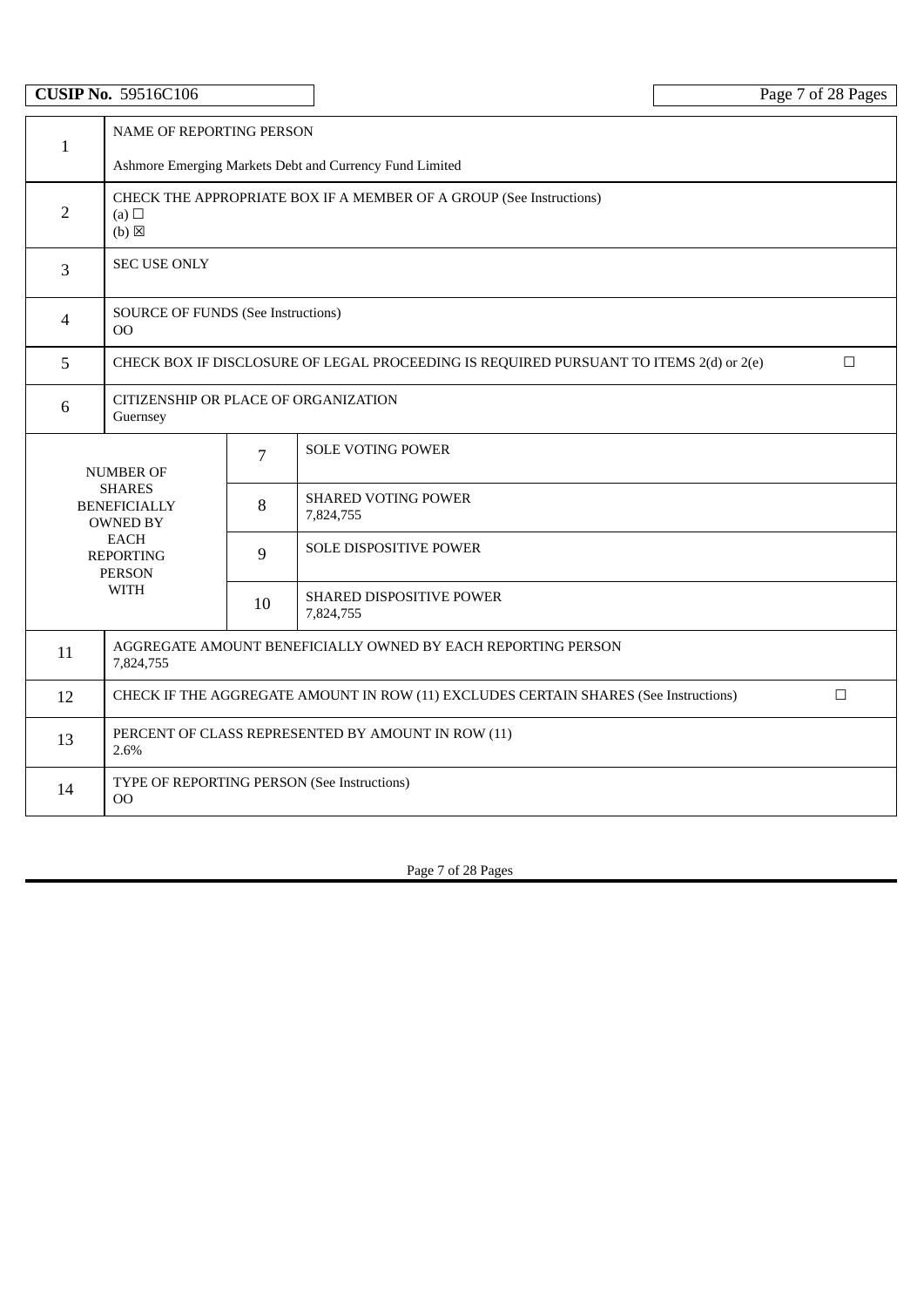|                | <b>CUSIP No. 59516C106</b>                                                                             |                            |                                             | Page 8 of 28 Pages |  |  |
|----------------|--------------------------------------------------------------------------------------------------------|----------------------------|---------------------------------------------|--------------------|--|--|
| $\mathbf{1}$   |                                                                                                        | NAME OF REPORTING PERSON   |                                             |                    |  |  |
|                |                                                                                                        | Ashmore Cayman SPC Limited |                                             |                    |  |  |
| $\overline{2}$ | CHECK THE APPROPRIATE BOX IF A MEMBER OF A GROUP (See Instructions)<br>(a) $\Box$<br>$(b)$ $\boxtimes$ |                            |                                             |                    |  |  |
| 3              | <b>SEC USE ONLY</b>                                                                                    |                            |                                             |                    |  |  |
| 4              | <b>SOURCE OF FUNDS (See Instructions)</b><br>00                                                        |                            |                                             |                    |  |  |
| 5              | CHECK BOX IF DISCLOSURE OF LEGAL PROCEEDING IS REQUIRED PURSUANT TO ITEMS 2(d) or 2(e)<br>$\Box$       |                            |                                             |                    |  |  |
| $\,6\,$        | CITIZENSHIP OR PLACE OF ORGANIZATION<br>Cayman Islands                                                 |                            |                                             |                    |  |  |
|                | <b>NUMBER OF</b>                                                                                       | 7                          | <b>SOLE VOTING POWER</b>                    |                    |  |  |
|                | <b>SHARES</b><br><b>BENEFICIALLY</b><br><b>OWNED BY</b>                                                | 8                          | <b>SHARED VOTING POWER</b><br>7,824,755     |                    |  |  |
|                | <b>EACH</b><br><b>REPORTING</b><br><b>PERSON</b>                                                       | 9                          | SOLE DISPOSITIVE POWER                      |                    |  |  |
|                | <b>WITH</b>                                                                                            | 10                         | SHARED DISPOSITIVE POWER<br>7,824,755       |                    |  |  |
| 11             | AGGREGATE AMOUNT BENEFICIALLY OWNED BY EACH REPORTING PERSON<br>7,824,755                              |                            |                                             |                    |  |  |
| 12             | CHECK IF THE AGGREGATE AMOUNT IN ROW (11) EXCLUDES CERTAIN SHARES (See Instructions)<br>$\Box$         |                            |                                             |                    |  |  |
| 13             | PERCENT OF CLASS REPRESENTED BY AMOUNT IN ROW (11)<br>2.6%                                             |                            |                                             |                    |  |  |
| 14             | OO                                                                                                     |                            | TYPE OF REPORTING PERSON (See Instructions) |                    |  |  |

Page 8 of 28 Pages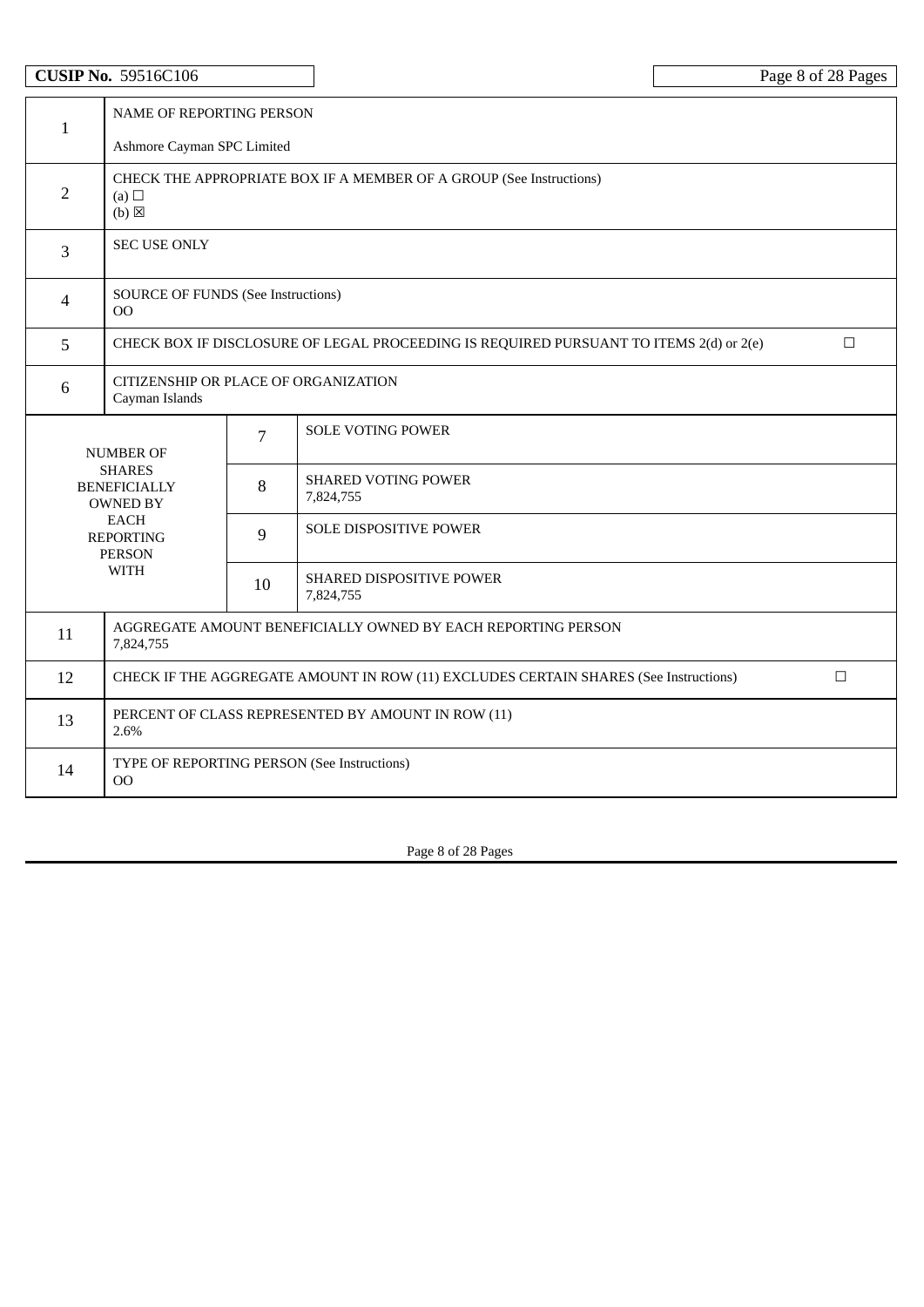|                | <b>CUSIP No. 59516C106</b>                                                                             |                                 |                                                                                        | Page 9 of 28 Pages |  |
|----------------|--------------------------------------------------------------------------------------------------------|---------------------------------|----------------------------------------------------------------------------------------|--------------------|--|
|                |                                                                                                        | <b>NAME OF REPORTING PERSON</b> |                                                                                        |                    |  |
| $\mathbf{1}$   |                                                                                                        |                                 | Ashmore Global Special Situations Fund 4 (GP) Limited                                  |                    |  |
| $\overline{2}$ | CHECK THE APPROPRIATE BOX IF A MEMBER OF A GROUP (See Instructions)<br>(a) $\Box$<br>$(b)$ $\boxtimes$ |                                 |                                                                                        |                    |  |
| 3              | <b>SEC USE ONLY</b>                                                                                    |                                 |                                                                                        |                    |  |
| $\overline{4}$ | <b>SOURCE OF FUNDS (See Instructions)</b><br>00                                                        |                                 |                                                                                        |                    |  |
| 5              |                                                                                                        |                                 | CHECK BOX IF DISCLOSURE OF LEGAL PROCEEDING IS REQUIRED PURSUANT TO ITEMS 2(d) or 2(e) | $\Box$             |  |
| 6              | CITIZENSHIP OR PLACE OF ORGANIZATION<br>Guernsey                                                       |                                 |                                                                                        |                    |  |
|                | <b>NUMBER OF</b>                                                                                       | 7                               | <b>SOLE VOTING POWER</b>                                                               |                    |  |
|                | <b>SHARES</b><br><b>BENEFICIALLY</b><br><b>OWNED BY</b>                                                | 8                               | SHARED VOTING POWER<br>13,588,103                                                      |                    |  |
|                | <b>EACH</b><br>9<br><b>REPORTING</b><br><b>PERSON</b>                                                  |                                 | <b>SOLE DISPOSITIVE POWER</b>                                                          |                    |  |
|                | <b>WITH</b>                                                                                            | 10                              | SHARED DISPOSITIVE POWER<br>13,588,103                                                 |                    |  |
| 11             | AGGREGATE AMOUNT BENEFICIALLY OWNED BY EACH REPORTING PERSON<br>13,588,103                             |                                 |                                                                                        |                    |  |
| 12             | $\Box$<br>CHECK IF THE AGGREGATE AMOUNT IN ROW (11) EXCLUDES CERTAIN SHARES (See Instructions)         |                                 |                                                                                        |                    |  |
| 13             | PERCENT OF CLASS REPRESENTED BY AMOUNT IN ROW (11)<br>4.5%                                             |                                 |                                                                                        |                    |  |
| 14             | OO                                                                                                     |                                 | TYPE OF REPORTING PERSON (See Instructions)                                            |                    |  |

Page 9 of 28 Pages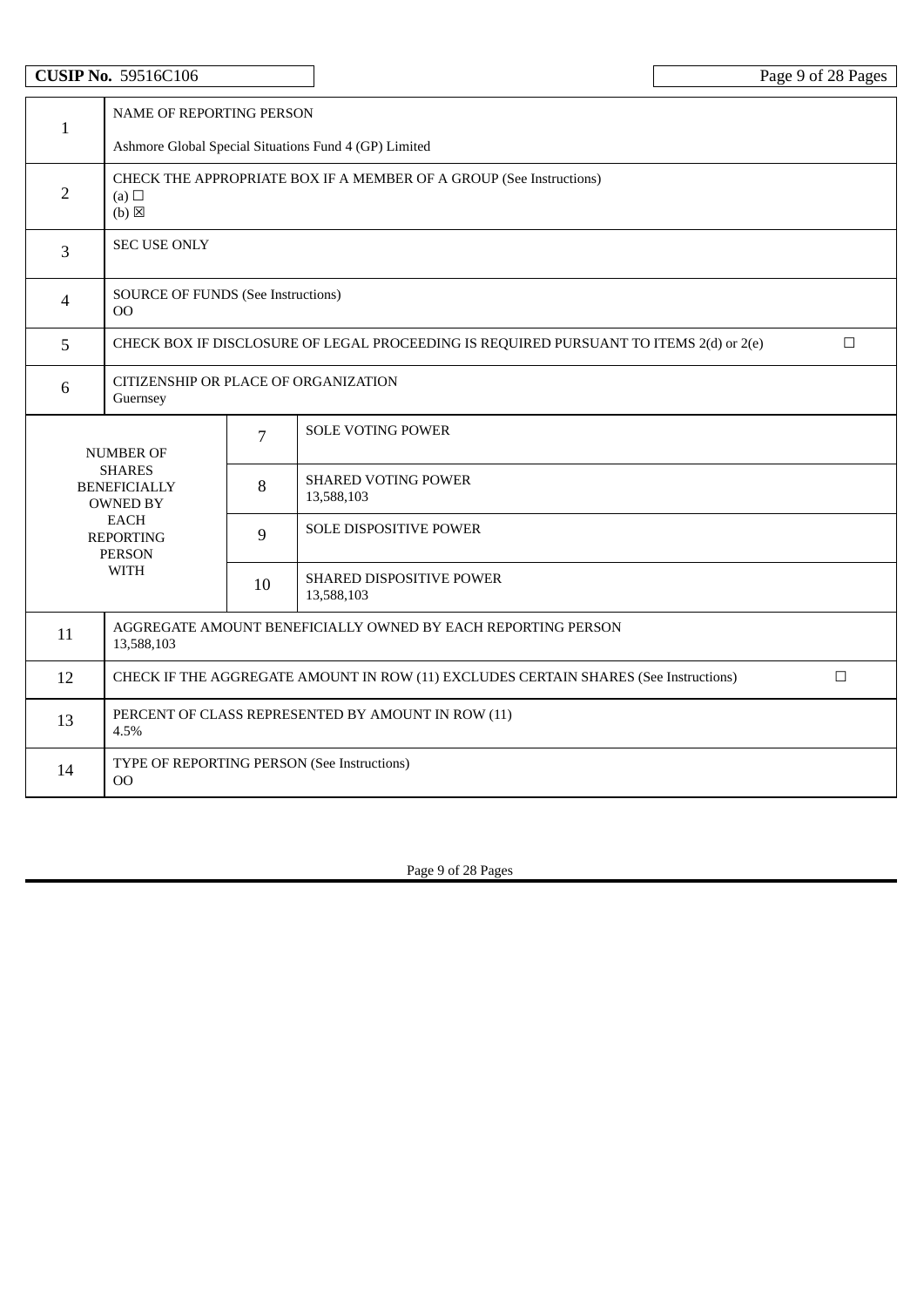|                | <b>CUSIP No. 59516C106</b>                                                                       |                                                                     |                                             | Page 10 of 28 Pages |  |
|----------------|--------------------------------------------------------------------------------------------------|---------------------------------------------------------------------|---------------------------------------------|---------------------|--|
| $\mathbf{1}$   | <b>NAME OF REPORTING PERSON</b><br>Ashmore Global Special Situations Fund 4 Limited Partnership  |                                                                     |                                             |                     |  |
|                |                                                                                                  |                                                                     |                                             |                     |  |
| $\overline{2}$ | (a)<br>$(b)$ $\boxtimes$                                                                         | CHECK THE APPROPRIATE BOX IF A MEMBER OF A GROUP (See Instructions) |                                             |                     |  |
| 3              | <b>SEC USE ONLY</b>                                                                              |                                                                     |                                             |                     |  |
| $\overline{4}$ | <b>SOURCE OF FUNDS (See Instructions)</b><br>00                                                  |                                                                     |                                             |                     |  |
| 5              | $\Box$<br>CHECK BOX IF DISCLOSURE OF LEGAL PROCEEDING IS REQUIRED PURSUANT TO ITEMS 2(d) or 2(e) |                                                                     |                                             |                     |  |
| 6              | CITIZENSHIP OR PLACE OF ORGANIZATION<br>Guernsey                                                 |                                                                     |                                             |                     |  |
|                | <b>NUMBER OF</b>                                                                                 | $\overline{7}$                                                      | <b>SOLE VOTING POWER</b>                    |                     |  |
|                | <b>SHARES</b><br><b>BENEFICIALLY</b><br><b>OWNED BY</b>                                          | 8                                                                   | <b>SHARED VOTING POWER</b><br>13,588,103    |                     |  |
|                | <b>EACH</b><br>9<br><b>REPORTING</b><br><b>PERSON</b>                                            |                                                                     | SOLE DISPOSITIVE POWER                      |                     |  |
|                | <b>WITH</b>                                                                                      | 10                                                                  | SHARED DISPOSITIVE POWER<br>13,588,103      |                     |  |
| 11             | AGGREGATE AMOUNT BENEFICIALLY OWNED BY EACH REPORTING PERSON<br>13,588,103                       |                                                                     |                                             |                     |  |
| 12             | $\Box$<br>CHECK IF THE AGGREGATE AMOUNT IN ROW (11) EXCLUDES CERTAIN SHARES (See Instructions)   |                                                                     |                                             |                     |  |
| 13             | PERCENT OF CLASS REPRESENTED BY AMOUNT IN ROW (11)<br>4.5%                                       |                                                                     |                                             |                     |  |
| 14             | PN                                                                                               |                                                                     | TYPE OF REPORTING PERSON (See Instructions) |                     |  |

Page 10 of 28 Pages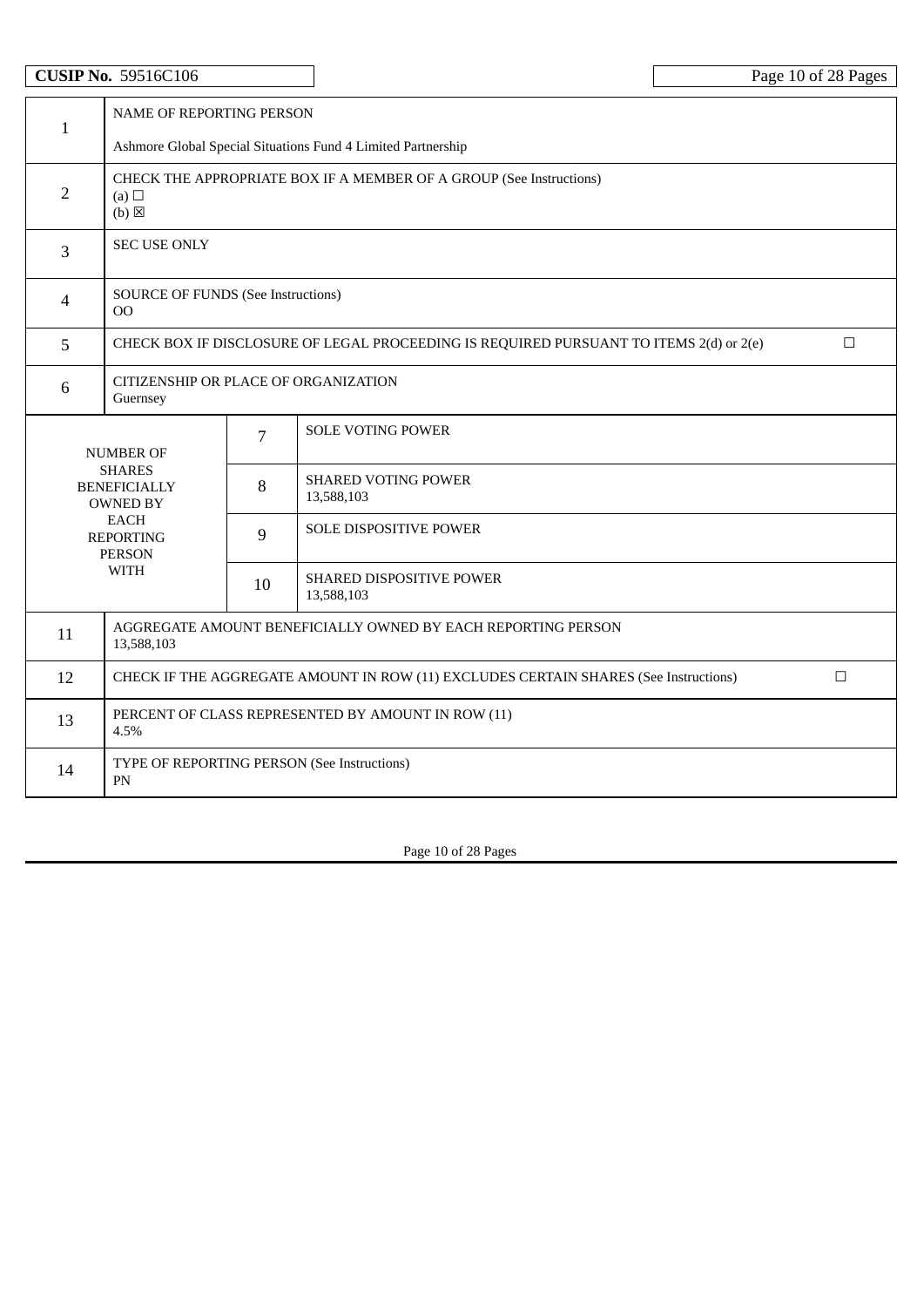|                | <b>CUSIP No. 59516C106</b>                                                                                |                          |                                                                                        | Page 11 of 28 Pages |  |
|----------------|-----------------------------------------------------------------------------------------------------------|--------------------------|----------------------------------------------------------------------------------------|---------------------|--|
| $\mathbf{1}$   |                                                                                                           | NAME OF REPORTING PERSON |                                                                                        |                     |  |
|                |                                                                                                           |                          | Ashmore Global Special Situations Fund 5 (GP) Limited                                  |                     |  |
| $\overline{2}$ | CHECK THE APPROPRIATE BOX IF A MEMBER OF A GROUP (See Instructions)<br>(a) $\square$<br>$(b)$ $\boxtimes$ |                          |                                                                                        |                     |  |
| 3              | <b>SEC USE ONLY</b>                                                                                       |                          |                                                                                        |                     |  |
| 4              | <b>SOURCE OF FUNDS (See Instructions)</b><br>00                                                           |                          |                                                                                        |                     |  |
| 5              |                                                                                                           |                          | CHECK BOX IF DISCLOSURE OF LEGAL PROCEEDING IS REQUIRED PURSUANT TO ITEMS 2(d) or 2(e) | $\Box$              |  |
| 6              | CITIZENSHIP OR PLACE OF ORGANIZATION<br>Guernsey                                                          |                          |                                                                                        |                     |  |
|                | <b>NUMBER OF</b>                                                                                          | $\overline{7}$           | <b>SOLE VOTING POWER</b>                                                               |                     |  |
|                | <b>SHARES</b><br><b>BENEFICIALLY</b><br><b>OWNED BY</b>                                                   | 8                        | <b>SHARED VOTING POWER</b><br>2,090,576                                                |                     |  |
|                | <b>EACH</b><br><b>REPORTING</b><br><b>PERSON</b>                                                          | 9                        | <b>SOLE DISPOSITIVE POWER</b>                                                          |                     |  |
|                | <b>WITH</b>                                                                                               | 10                       | SHARED DISPOSITIVE POWER<br>2,090,576                                                  |                     |  |
| 11             | AGGREGATE AMOUNT BENEFICIALLY OWNED BY EACH REPORTING PERSON<br>2,090,576                                 |                          |                                                                                        |                     |  |
| 12             | CHECK IF THE AGGREGATE AMOUNT IN ROW (11) EXCLUDES CERTAIN SHARES (See Instructions)<br>$\Box$            |                          |                                                                                        |                     |  |
| 13             | PERCENT OF CLASS REPRESENTED BY AMOUNT IN ROW (11)<br>0.7%                                                |                          |                                                                                        |                     |  |
| 14             | <sub>OO</sub>                                                                                             |                          | TYPE OF REPORTING PERSON (See Instructions)                                            |                     |  |

Page 11 of 28 Pages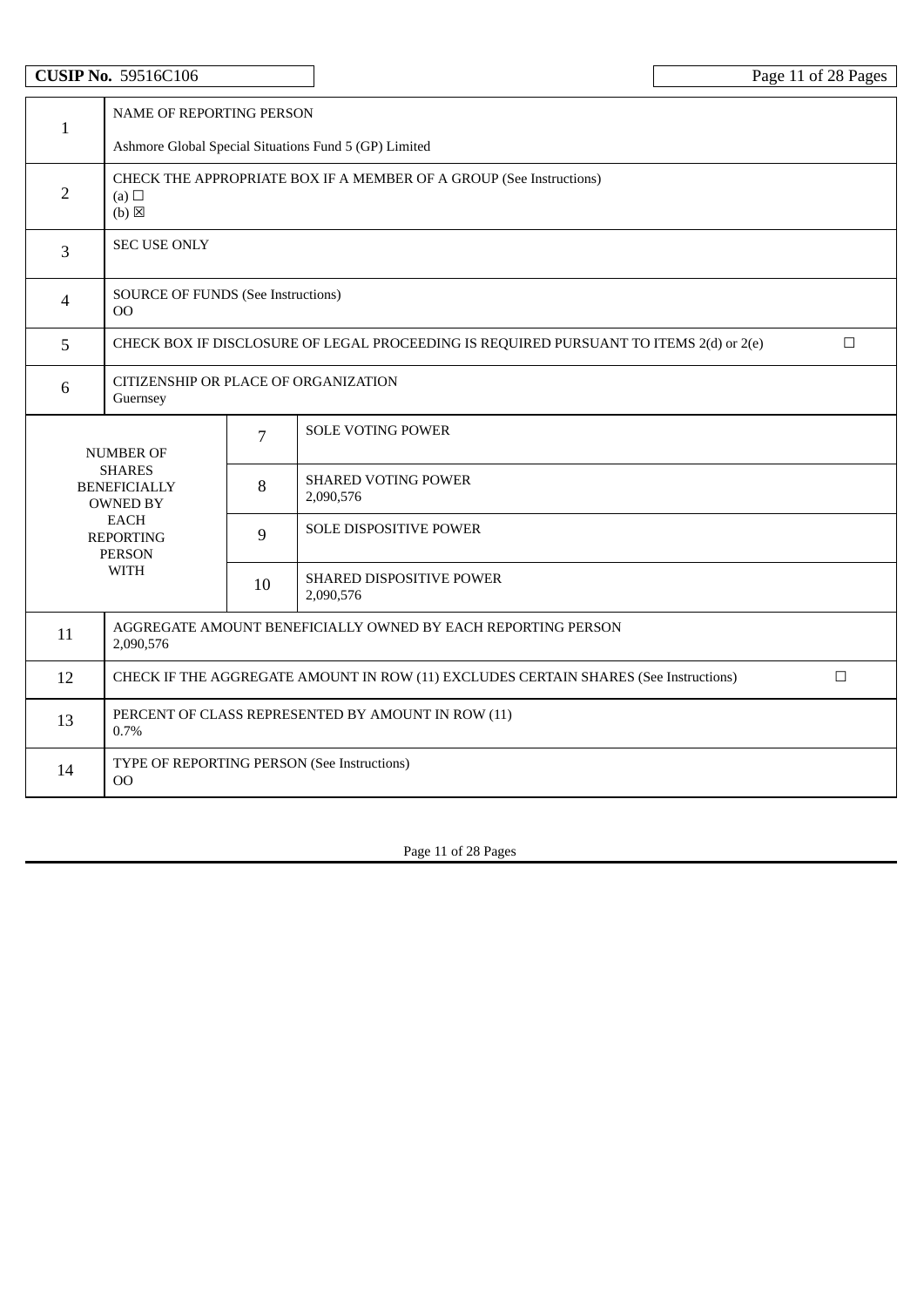|                | <b>CUSIP No. 59516C106</b>                                                                             |                                                              |                                             | Page 12 of 28 Pages |  |  |
|----------------|--------------------------------------------------------------------------------------------------------|--------------------------------------------------------------|---------------------------------------------|---------------------|--|--|
| $\mathbf{1}$   | NAME OF REPORTING PERSON                                                                               |                                                              |                                             |                     |  |  |
|                |                                                                                                        | Ashmore Global Special Situations Fund 5 Limited Partnership |                                             |                     |  |  |
| $\overline{2}$ | CHECK THE APPROPRIATE BOX IF A MEMBER OF A GROUP (See Instructions)<br>(a) $\Box$<br>$(b)$ $\boxtimes$ |                                                              |                                             |                     |  |  |
| 3              | <b>SEC USE ONLY</b>                                                                                    |                                                              |                                             |                     |  |  |
| $\overline{4}$ | <b>SOURCE OF FUNDS (See Instructions)</b><br>$00 \,$                                                   |                                                              |                                             |                     |  |  |
| 5              | $\Box$<br>CHECK BOX IF DISCLOSURE OF LEGAL PROCEEDING IS REQUIRED PURSUANT TO ITEMS 2(d) or 2(e)       |                                                              |                                             |                     |  |  |
| 6              | CITIZENSHIP OR PLACE OF ORGANIZATION<br>Guernsey                                                       |                                                              |                                             |                     |  |  |
|                | <b>NUMBER OF</b>                                                                                       | 7                                                            | <b>SOLE VOTING POWER</b>                    |                     |  |  |
|                | <b>SHARES</b><br><b>BENEFICIALLY</b><br><b>OWNED BY</b>                                                | 8                                                            | SHARED VOTING POWER<br>2,090,576            |                     |  |  |
|                | <b>EACH</b><br>9<br><b>REPORTING</b><br><b>PERSON</b>                                                  |                                                              | <b>SOLE DISPOSITIVE POWER</b>               |                     |  |  |
|                | <b>WITH</b>                                                                                            | 10                                                           | SHARED DISPOSITIVE POWER<br>2,090,576       |                     |  |  |
| 11             | AGGREGATE AMOUNT BENEFICIALLY OWNED BY EACH REPORTING PERSON<br>2,090,576                              |                                                              |                                             |                     |  |  |
| 12             | $\Box$<br>CHECK IF THE AGGREGATE AMOUNT IN ROW (11) EXCLUDES CERTAIN SHARES (See Instructions)         |                                                              |                                             |                     |  |  |
| 13             | PERCENT OF CLASS REPRESENTED BY AMOUNT IN ROW (11)<br>0.7%                                             |                                                              |                                             |                     |  |  |
| 14             | PN                                                                                                     |                                                              | TYPE OF REPORTING PERSON (See Instructions) |                     |  |  |

Page 12 of 28 Pages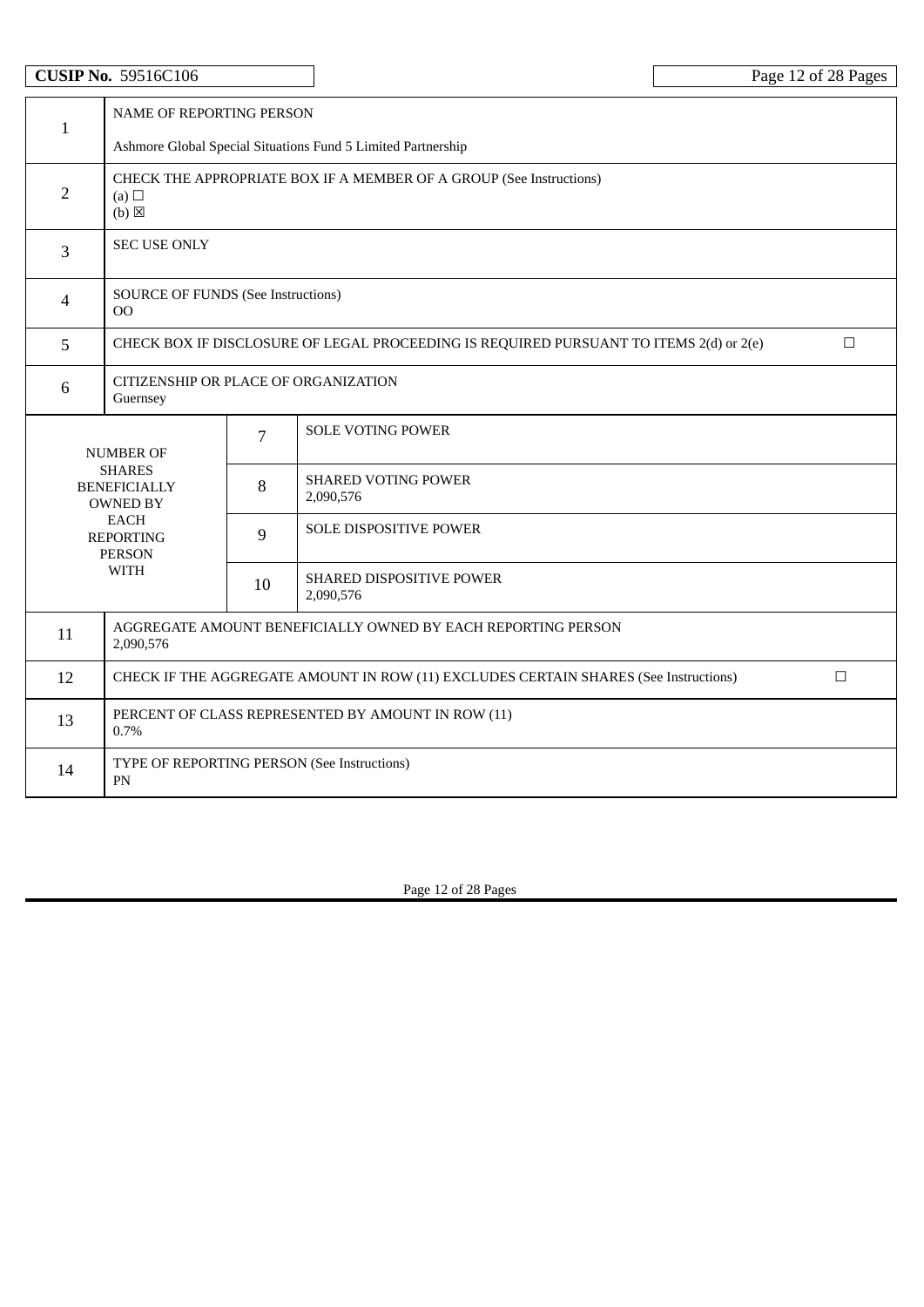### **Item 1. Security and Issuer.**

This statement on Schedule 13D (the "Schedule 13D") relates to common stock, par value \$0.0001 per share (the "Common Stock"), of Microvast Holdings, Inc., a Delaware corporation (the "Company"). The principal executive offices of the Company are located at 12603 Southwest Freeway, Suite 210, Stafford, Texas 77477. Information given in response to each item shall be deemed incorporated by reference in all other items, as applicable.

### **Item 2. Identity and Background.**

(a) This Schedule 13D is being jointly filed by Ashmore Group plc ("Ashmore Group"), Ashmore Investment Management Limited ("AIML"), Ashmore Investment Advisors Limited ("AIAL"), Ashmore Emerging Markets Debt Fund ("AEMDF"), Ashmore Emerging Markets Debt and Currency Fund ("AEMDCF"), Asset Holder PCC Limited in respect of Ashmore Emerging Markets Liquid Investment Portfolio ("EMLIP"), Ashmore Cayman SPC Limited ("ACSPC"), Ashmore Global Special Situations Fund 4 (GP) Limited ("GSSF4GP"), Ashmore Global Special Situations Fund 4 Limited Partnership ("GSSF4"), Ashmore Global Special Situations Fund 5 (GP) Limited ("GSSF5GP") and Ashmore Global Special Situations Fund 5 Limited Partnership ("GSSF5") (collectively, the "Reporting Persons" and each, a "Reporting Person"). Certain intermediate subsidiaries may be interposed between Ashmore Group and the other Reporting Persons. The Reporting Persons have entered into a Joint Filing Agreement, dated August 2, 2021 (the "Joint Filing Agreement"), a copy of which is attached hereto as Exhibit 99.1 and incorporated herein by reference, pursuant to which the Reporting Persons have agreed to file this Schedule 13D and any amendments thereto jointly in accordance with the provisions on Rule 13d-1(k)(1) under the Securities Exchange Act of 1934, as amended.

The name, business address, present principal occupation or employment and certain other information relating to each of the directors, executive officers and partners (as applicable) of each of the Reporting Persons is set forth in Schedule A hereto, and is incorporated herein by reference.

### $(b)$ — $(c)$ ,  $(f)$

Ashmore Group is organized as a company in England and Wales and has its principal office address at 61 Aldwych, London WC2B 4AE, United Kingdom. Other than its directors, executive officers and shareholders, there are no persons controlling or ultimately in control of Ashmore Group. Ashmore Group is a holding company and some of its subsidiaries provide management, investment management and advisory services to open and closed-ended investment funds, segregated accounts and other investment vehicles.

AIML is organized as a company in England and Wales and has its principal office address at 61 Aldwych, London WC2B 4AE, United Kingdom. AIML is a wholly-owned indirect subsidiary of Ashmore Group. AIML is authorized and regulated by the UK Financial Conduct Authority. AIML is a professional investment manager and provides investment management services with respect to GSSF4 and GSSF5.

AIAL is organized as a company in England and Wales and has its principal office address at 61 Aldwych, London WC2B 4AE, United Kingdom. AIAL is a wholly-owned indirect subsidiary of Ashmore Group. AIAL is authorized and regulated by the UK Financial Conduct Authority. AIAL is a professional investment manager and provides investment management services with respect to AEMDF, AEMDCF and EMLIP.

AEMDF is a Cayman Islands limited liability company set up for investments in emerging market countries and has its registered office at International Management Services Ltd, The Harbour Centre 42 North Church Street, Box No. 61 Grand Cayman KY1, 1102, Cayman Islands.

AEMDCF is a Guernsey incorporated company, authorized by the Guernsey Financial Services Commission ("GFSC") as a Class B Collective Investment Scheme and has its registered office at Northern Trust (Guernsey) Limited, Trafalgar Court, Les Banques, St Peter Port, Guernsey, GY1 3QL.

Page 13 of 28 Pages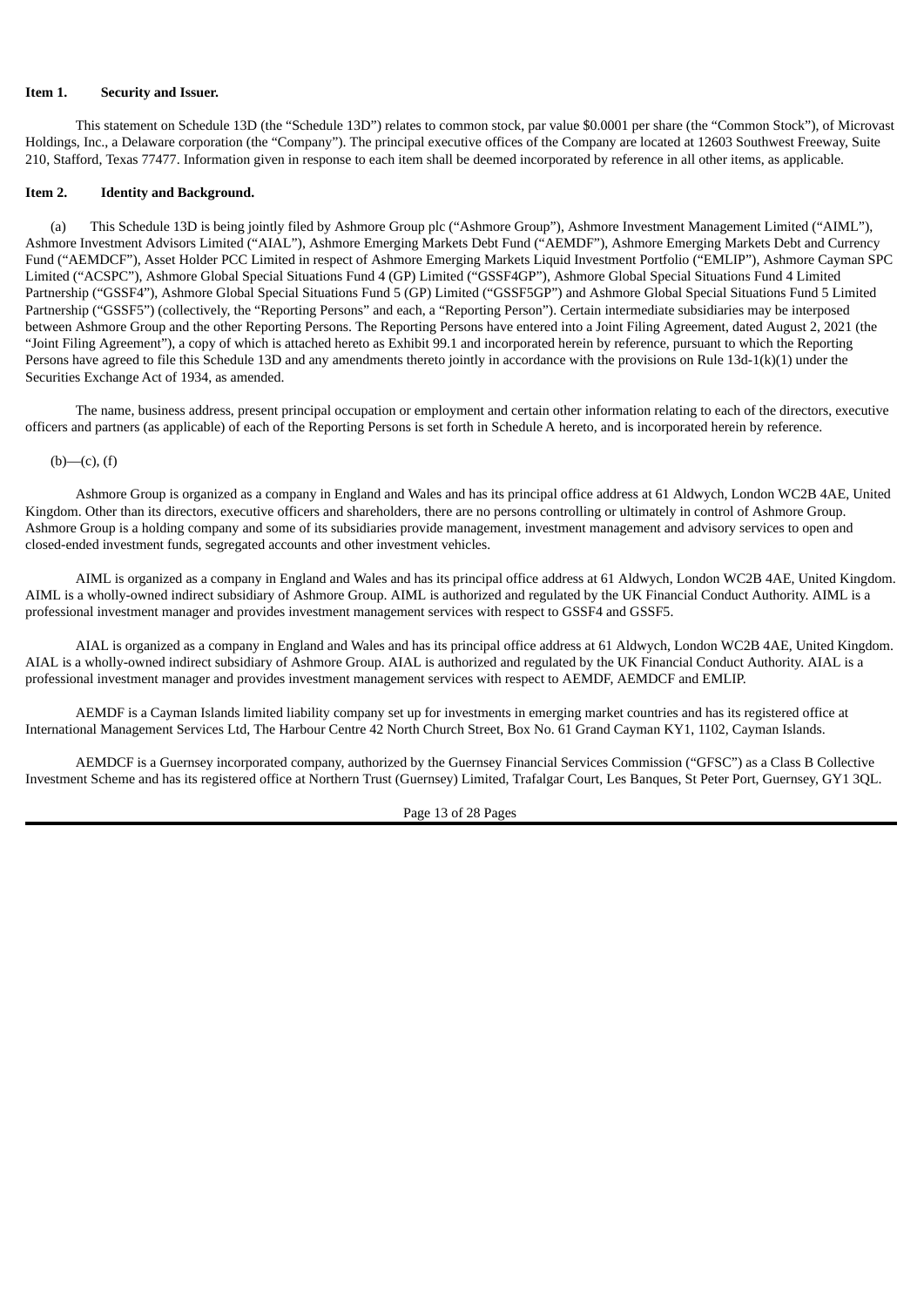EMLIP is a protected cell (segregated class of shares) of Asset Holder PCC Limited (a protected cell company) registered in Guernsey, Channel Islands, and has its registered office at Northern Trust (Guernsey) Limited, Trafalgar Court, Les Banques, St Peter Port, Guernsey, GY1 3QL. EMLIP has been authorized by the GFSC as a Class B Collective Investment Scheme.

ACSPC is a Cayman Islands special purpose vehicle and has its registered office at International Management Services Ltd, The Harbour Centre 42 North Church Street, Box No. 61 Grand Cayman KY1, 1102, Cayman Islands.

GSSF4GP is the general partner of GSSF4 and has its registered office at Trafalgar Court, Les Banques, St. Peter Port, Guernsey GY1 3QL.

GSSF4 is part of a series of dedicated global special situations funds set up for investments in special situations in emerging market countries and to extract value from specific corporate restructurings. GSSF4 is a Guernsey domiciled limited partnership in Guernsey, Channel Islands, and has its registered office at Trafalgar Court, Les Banques, St Peter Port, Guernsey, GY1 3QL.

GSSF5GP is the general partner of GSSF5 and has its registered office at Trafalgar Court, Les Banques, St. Peter Port, Guernsey, Channel Islands GY1 3QL.

GSSF5 is part of a series of dedicated global special situations funds set up for investments in special situations in emerging market countries and to extract value from specific corporate restructurings. GSSF5 is a Guernsey domiciled limited partnership in Guernsey, Channel Islands, and has its registered office at Trafalgar Court, Les Banques, St Peter Port, Guernsey, GY1 3QL.

(d) During the last five years, none of the Reporting Persons nor any executive officer, director or partner, as applicable, of the Reporting Persons has been convicted in a criminal proceeding (excluding traffic violations or similar misdemeanors).

(e) During the last five years, none of the Reporting Persons nor any executive officer, director or partner, as applicable, of the Reporting Persons has been a party to a civil proceeding of a judicial or administrative body of competent jurisdiction and as a result of such proceeding was or is subject to a judgment, decree or final order enjoining future violations of, or prohibiting or mandating activities subject, to federal or state securities laws or finding any violation with respect to such laws.

### **Item 3. Source and Amount of Funds or Other Consideration.**

The securities reported in this Schedule 13D were received by the Reporting Persons in exchange for securities of Microvast, Inc., a Delaware corporation ("Microvast") in connection with the consummation of the Business Combination (as defined in Item 4).

### **Item 4. Purpose of Transaction.**

### **Business Combination Agreement**

All of the shares of Common Stock reported herein as beneficially owned by the Reporting Persons were acquired pursuant to an Agreement and Plan of Merger, dated February 1, 2021, by and among Tuscan Holdings Corp., a Delaware corporation, Microvast and TSCN Merger Sub Inc., a Delaware corporation (the "Business Combination"). The Business Combination closed on July 23, 2021 (the "Closing Date"). On the Closing Date, among other transactions, each outstanding share of Microvast Common Stock was exchanged for a certain number of shares of Common Stock of the Company. In connection with such exchange, the Reporting Persons received an aggregate of 23,503,434 shares of Common Stock.

Page 14 of 28 Pages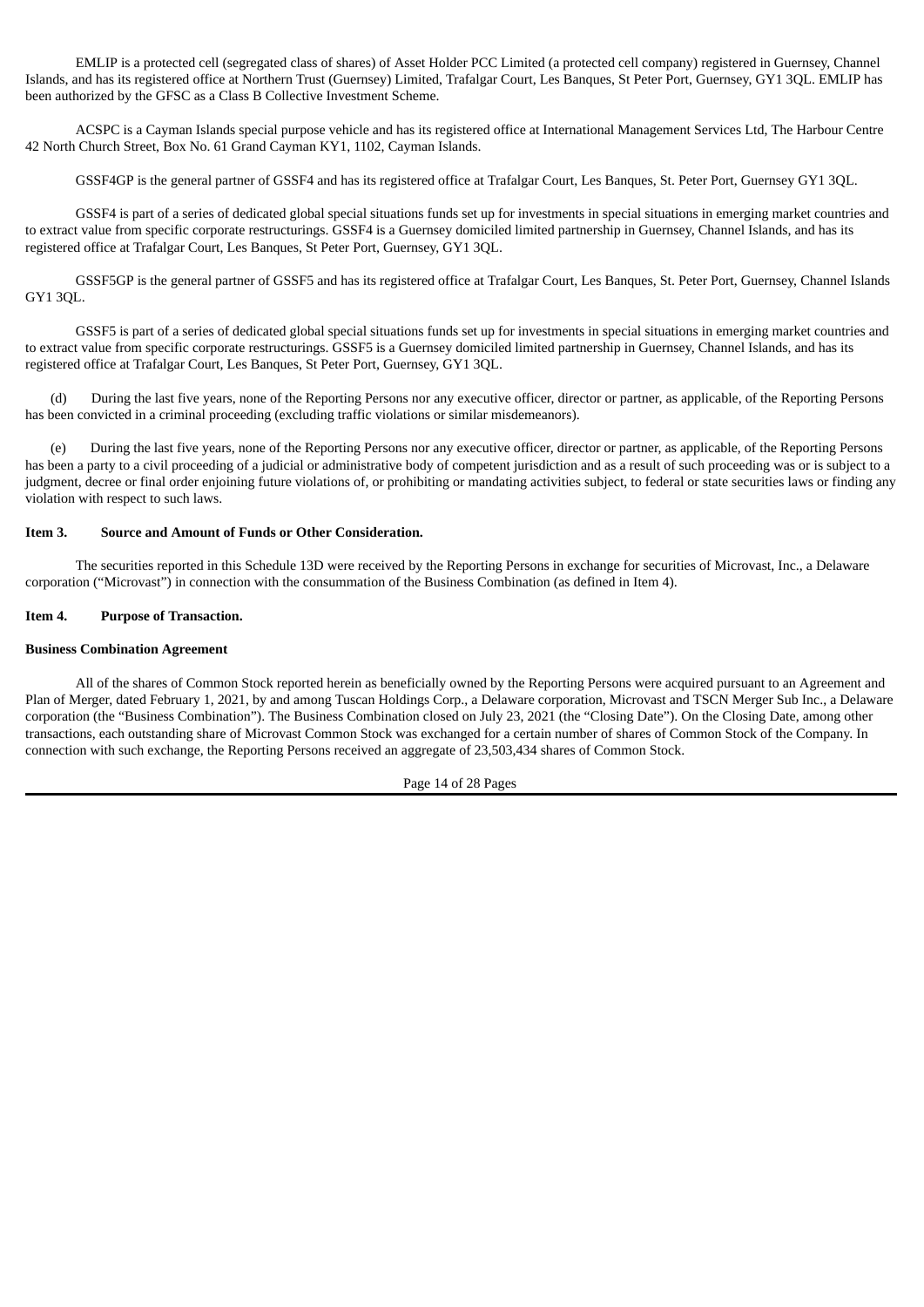## **Item 5. Interest in Securities of the Issuer.**

(a) The information relating to the beneficial ownership of Common Stock by each of the Reporting Persons set forth in Rows 7 through 13 of the cover pages hereto is incorporated by reference. The aggregate percentage of Common Stock beneficially owned by the Reporting Persons is calculated based upon 300,516,246 shares of Common Stock outstanding as of the Closing Date.

(b) GSSF4 and GSSF5 have appointed AIML as their investment manager with discretionary authority in relation to their investments. ACSPC is owned by AEMDF, AEMDCF and EMLIP (together, the "Ashmore Funds"). The Ashmore Funds have appointed AIAL as their investment manager with discretionary authority in relation to their investments. AIML and AIAL are ultimately 100% owned by Ashmore Group.

(c) Other than the transactions described in Items 3 and 4 above, the Reporting Persons, and to the best of the Reporting Persons' knowledge, any person identified on Schedule A hereto, have not effected any transactions in shares of Common Stock in the past 60 days.

(d) No other person is known to have the right to receive or the power to direct the receipt of dividends from, or the proceeds from the sale of, the Common Stock beneficially owned by the Reporting Persons.

(e) Not applicable.

### **Item 6. Contracts, Arrangements, Understandings or Relationships With Respect to Securities of the Issuer.**

Other than the agreements described in Items 3, 4 and 5 of this Schedule 13D, as of the date hereof, there are no contracts, arrangements, understandings or relationships (legal or otherwise) between the Reporting Persons and any person with respect to any securities of the Company.

### **Item 7. Material to be Filed as Exhibits.**

| 99.1 | Joint Filing Agreement, dated August 2, 2021, by and among the Reporting Persons.                                                                                                                                                                                   |
|------|---------------------------------------------------------------------------------------------------------------------------------------------------------------------------------------------------------------------------------------------------------------------|
| 99.2 | Agreement and Plan of Merger, dated as of February 1, 2021, by and among Tuscan<br>Holdings Corp., TSCN Merger Sub Inc., and Microvast, Inc. (incorporated by<br>reference to Exhibit 2.1 to the Company's Form 8-K, filed with the SEC on February<br>$5, 2021$ ). |

Page 15 of 28 Pages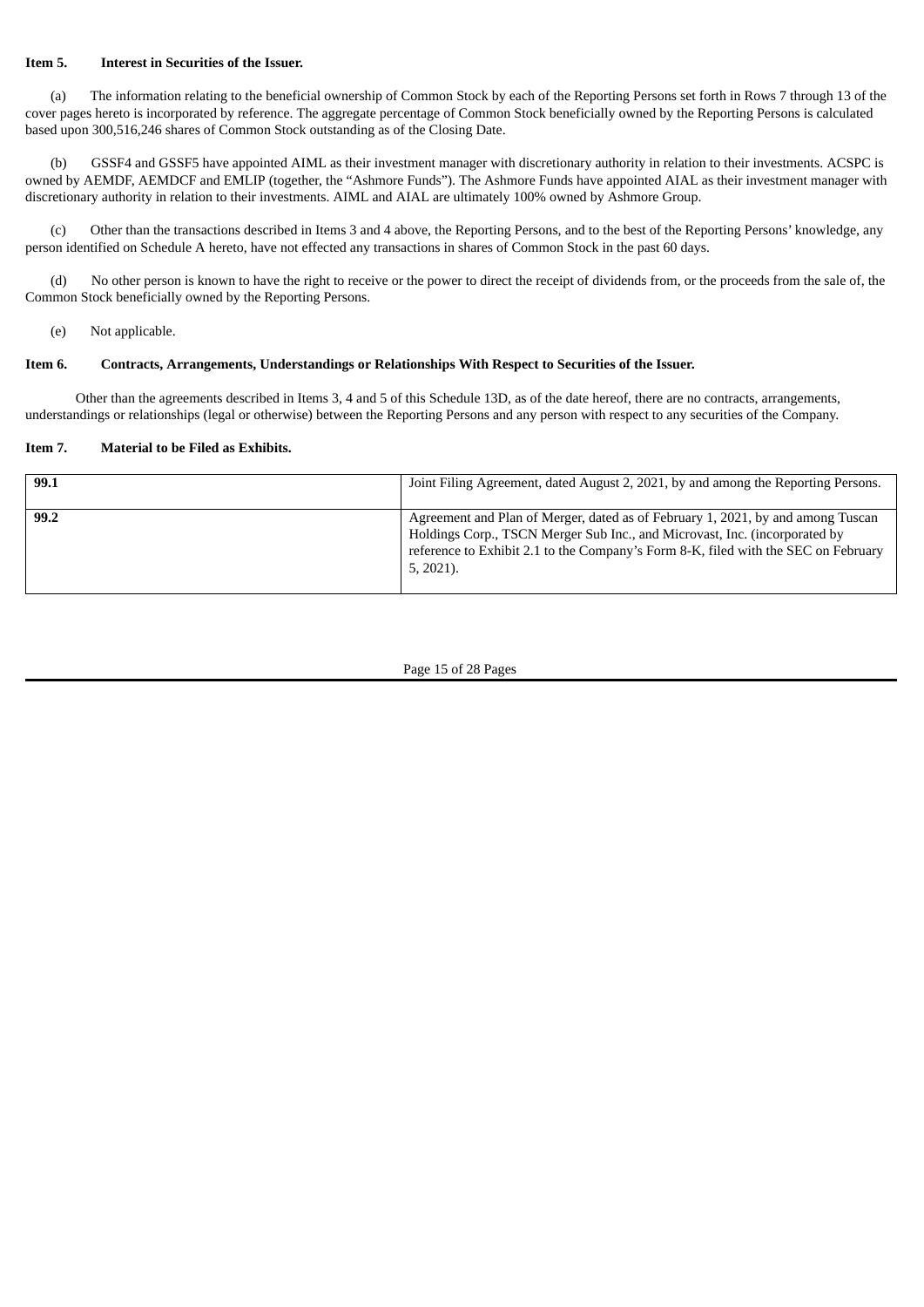### **SIGNATURE**

After reasonable inquiry and to the best of each of the undersigned's knowledge and belief, each of the undersigned, severally and not jointly, certifies that the information set forth in this statement is true, complete and correct.

Dated: August 2, 2021

#### **ASHMORE INVESTMENT MANAGEMENT LIMITED**

By: /s/ Alexandra Autrey

Name: Alexandra Autrey Title: Authorised Signatory

#### **ASHMORE CAYMAN SPC LIMITED**

By: /s/ Sean Inggs Name: Sean Inggs

Title: Director

### **NORTHERN TRUST (GUERNSEY) LIMITED** AS CUSTODIAN AND AGENT FOR AND ON BEHALF OF **ASHMORE GLOBAL SPECIAL SITUATIONS FUND 4 LIMITED PARTNERSHIP** ACTING THROUGH ITS GENERAL PARTNER **ASHMORE GLOBAL SPECIAL SITUATIONS FUND 4 (GP) LIMITED**

By: /s/ Lucy Mahy

Name: Lucy Mahy Title: Authorised Signatory

By: /s/ Claire Field Name: Claire Field

Title: Authorised Signatory

**NORTHERN TRUST (GUERNSEY) LIMITED** AS CUSTODIAN AND AGENT FOR AND ON BEHALF OF **ASHMORE GLOBAL SPECIAL SITUATIONS FUND 5 LIMITED PARTNERSHIP** ACTING THROUGH ITS GENERAL PARTNER **ASHMORE GLOBAL SPECIAL SITUATIONS FUND 5 (GP) LIMITED**

By: /s/ Lucy Mahy

Name: Lucy Mahy Title: Authorised Signatory

By: /s/ Claire Field

Name: Claire Field Title: Authorised Signatory

Page 16 of 28 Pages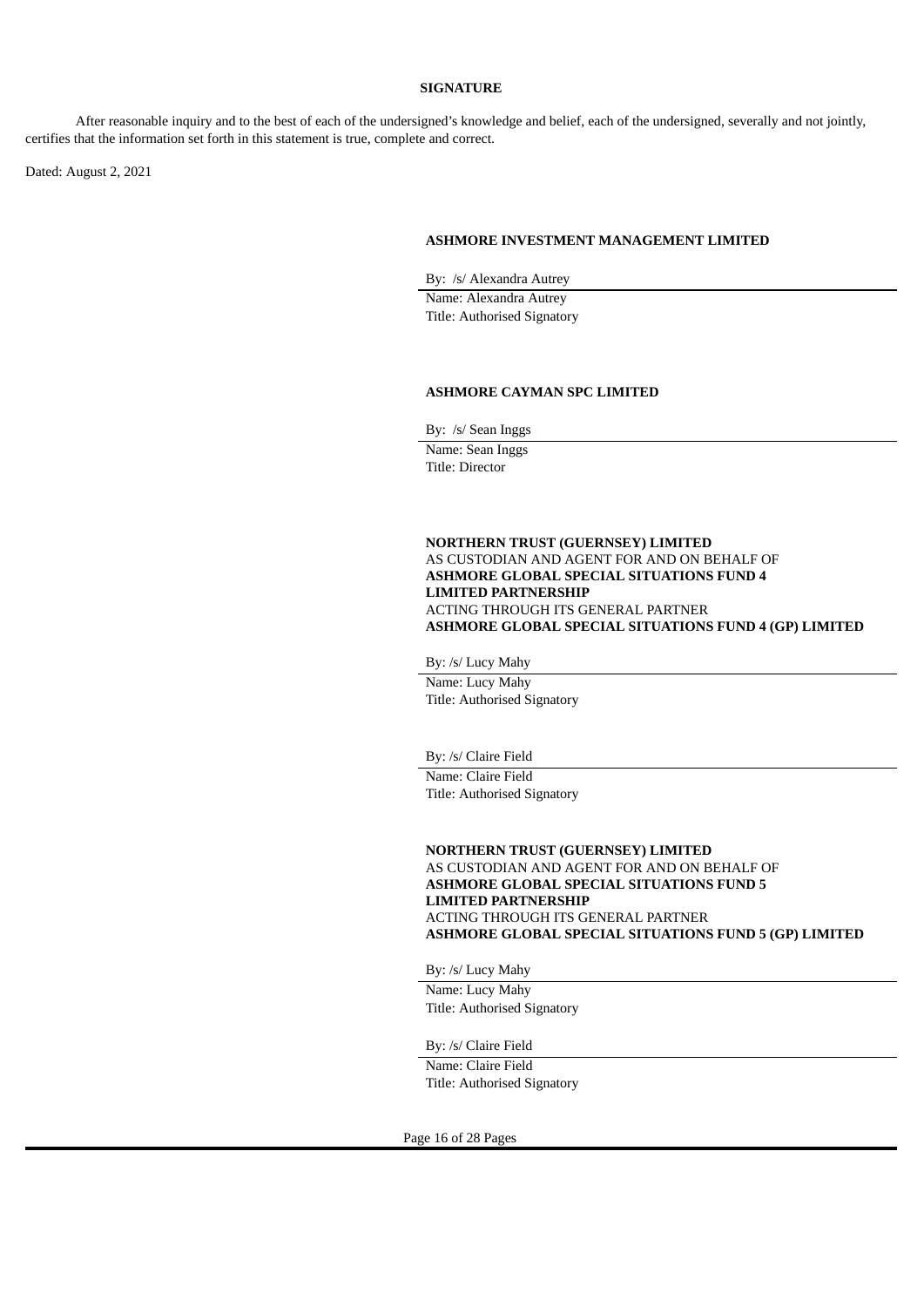### **ASHMORE GROUP PLC**

By: /s/ Alexandra Autrey

Name: Alexandra Autrey Title: Authorised Signatory

### **ASHMORE INVESTMENT ADVISORS LIMITED**

By: /s/ Alexandra Autrey Name: Alexandra Autrey Title: Authorised Signatory

## **NORTHERN TRUST (GUERNSEY) LIMITED** AS CUSTODIAN AND AGENT FOR AND ON BEHALF OF **ASHMORE EMERGING MARKETS DEBT AND CURRENCY FUND LIMITED**

By: /s/ Lucy Mahy

Name: Lucy Mahy Title: Authorised Signatory

By: /s/ Claire Field

Name: Claire Field Title: Authorised Signatory

### **THE NORTHERN TRUST COMPANY, LONDON BRANCH** AS CUSTODIAN AND AGENT FOR AND ON BEHALF OF **ASHMORE EMERGING MARKETS DEBT FUND**

By: /s/ Mark Tierney

Name: Mark Tierney Title: 2VP

**NORTHERN TRUST (GUERNSEY) LIMITED** AS DEPOSITORY AND AGENT FOR AND ON BEHALF OF **ASSET HOLDER PCC LIMITED** in respect of **ASHMORE EMERGING MARKETS LIQUID INVESTMENT PORTFOLIO**

By: /s/ Lucy Mahy Name: Lucy Mahy Title: Authorised Signatory

By: /s/ Claire Field

Name: Claire Field Title: Authorised Signatory

Page 17 of 28 Pages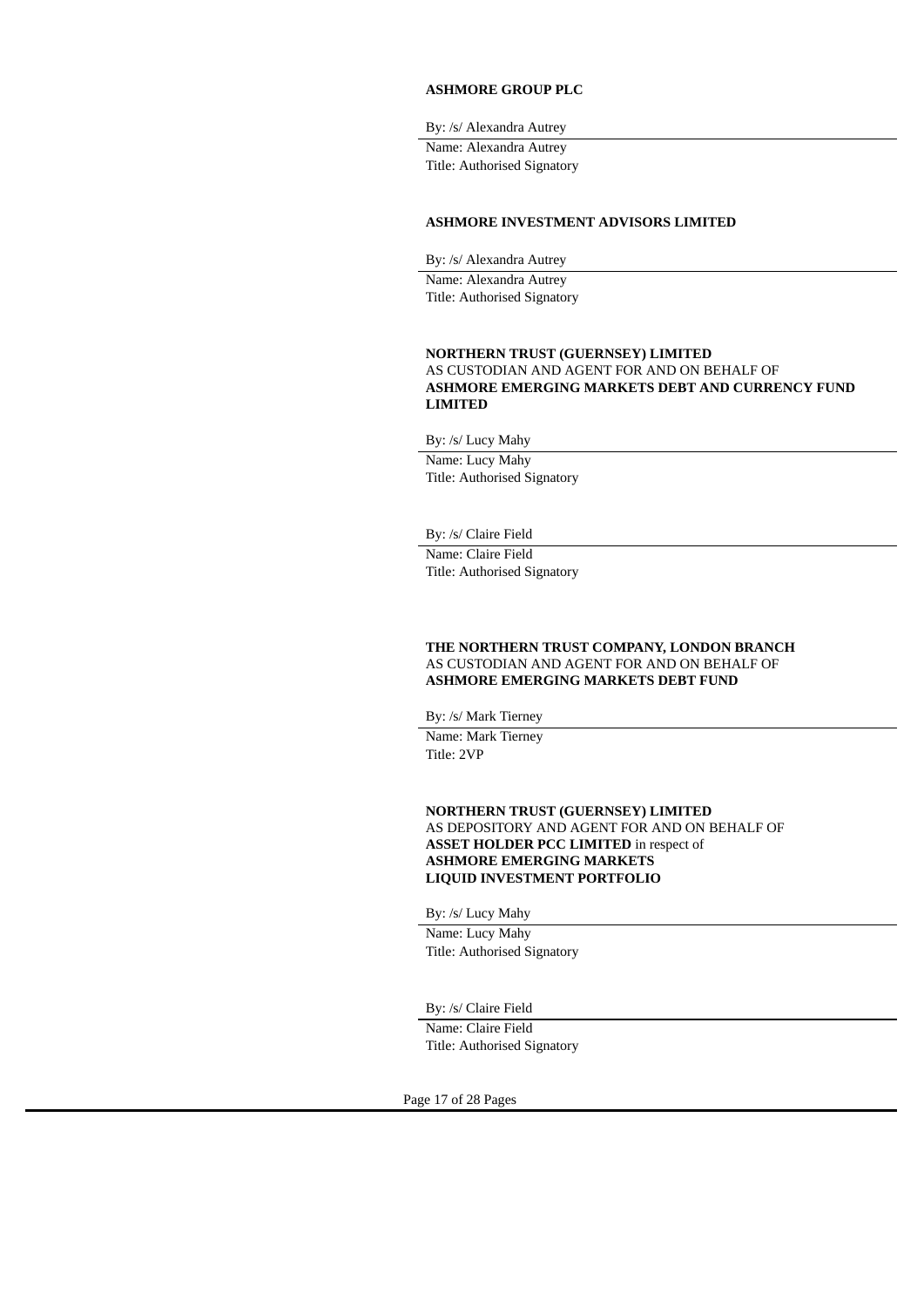# **SCHEDULE A**

# EXECUTIVE OFFICERS AND DIRECTORS OF ASHMORE GROUP PLC

| <b>Name, Business Address</b>                                                  |                              |                                               |
|--------------------------------------------------------------------------------|------------------------------|-----------------------------------------------|
| and Citizenship/Place of                                                       | <b>Position with Ashmore</b> |                                               |
| Incorporation                                                                  | Group plc                    | <b>Principal Occupation (for Individuals)</b> |
| Clive Adamson, 61 Aldwych, London, United Kingdom, WC2B 4AE,<br><b>British</b> | Director                     | Company director                              |
| <b>Helen Beck, 61 Aldwych, London, United Kingdom, WC2B 4AE, British</b>       | Director                     | <b>Remuneration Consultant</b>                |
| David Bennett, 61 Aldwych, London, United Kingdom, WC2B 4AE,                   | Director                     | Company director                              |
| <b>British</b>                                                                 |                              |                                               |
| <b>Jennifer Bingham, 61 Aldwych, London, United Kingdom, WC2B 4AE,</b>         | Director                     | Company director                              |
| <b>British</b>                                                                 |                              |                                               |
| Mark Coombs, 61 Aldwych, London, United Kingdom, WC2B 4AE,                     | Director & Chief Executive   | Chief Executive Officer of Ashmore            |
| <b>British</b>                                                                 | Officer                      | Group                                         |
| <b>Tom Shippey, 61 Aldwych, London, United Kingdom, WC2B 4AE, British</b>      | Director & Group Finance     | Group Finance Director of Ashmore             |
|                                                                                | Director                     | Group                                         |
|                                                                                |                              |                                               |

Page 18 of 28 Pages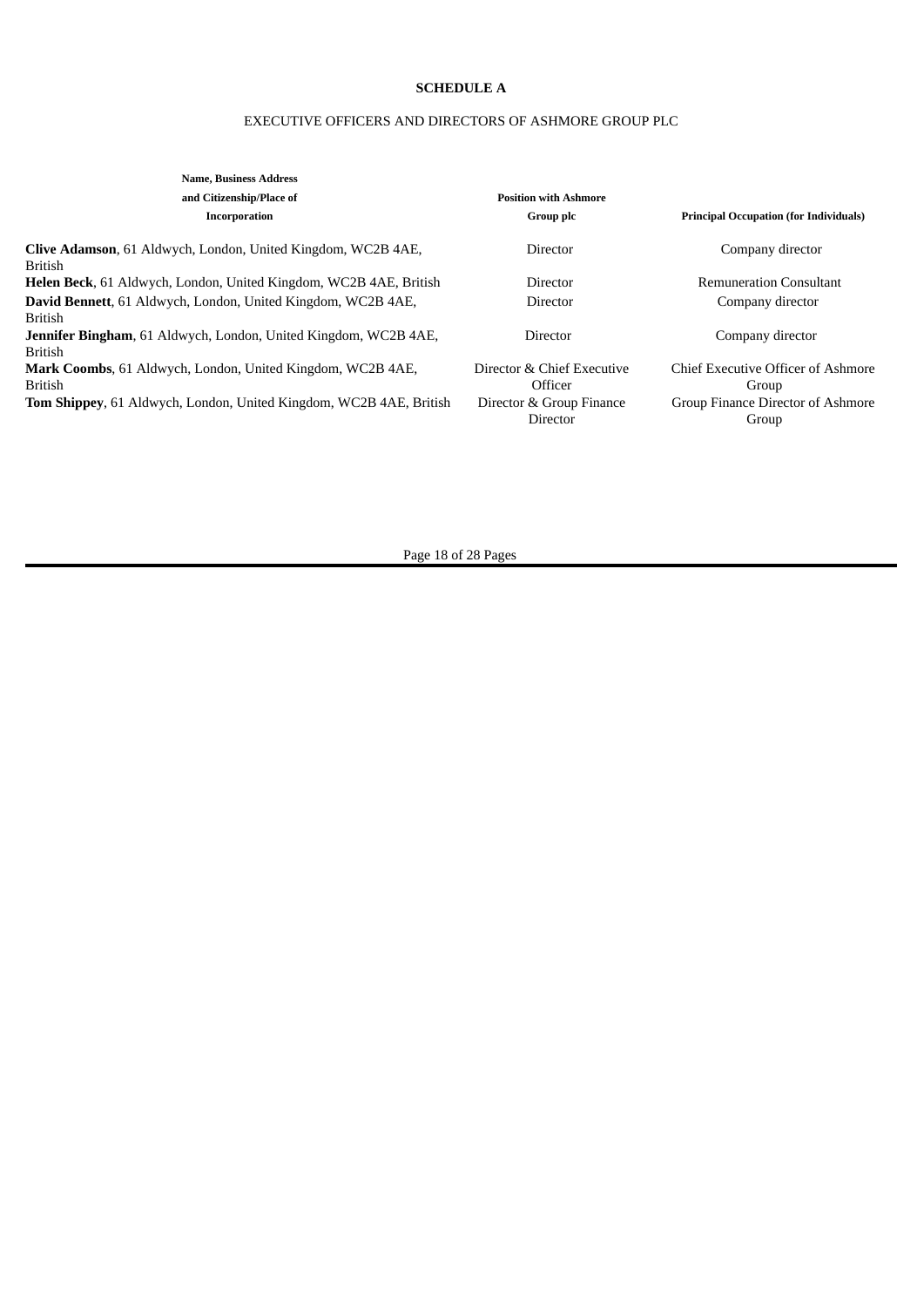# EXECUTIVE OFFICERS AND DIRECTORS OF ASHMORE INVESTMENT MANAGEMENT LIMITED

| <b>Name, Business Address</b>                                                                                                                   | <b>Position with Ashmore</b> |                                                                                     |
|-------------------------------------------------------------------------------------------------------------------------------------------------|------------------------------|-------------------------------------------------------------------------------------|
| and Citizenship/Place of                                                                                                                        | <b>Investment Management</b> |                                                                                     |
| Incorporation                                                                                                                                   | Limited                      | <b>Principal Occupation (for Individuals)</b>                                       |
| Mark Coombs, 61 Aldwych, London, United Kingdom, WC2B 4AE, British<br><b>Tom Shippey, 61 Aldwych, London, United Kingdom, WC2B 4AE, British</b> | Director<br>Director         | Chief Executive Officer of Ashmore Group<br>Group Finance Director of Ashmore Group |

Page 19 of 28 Pages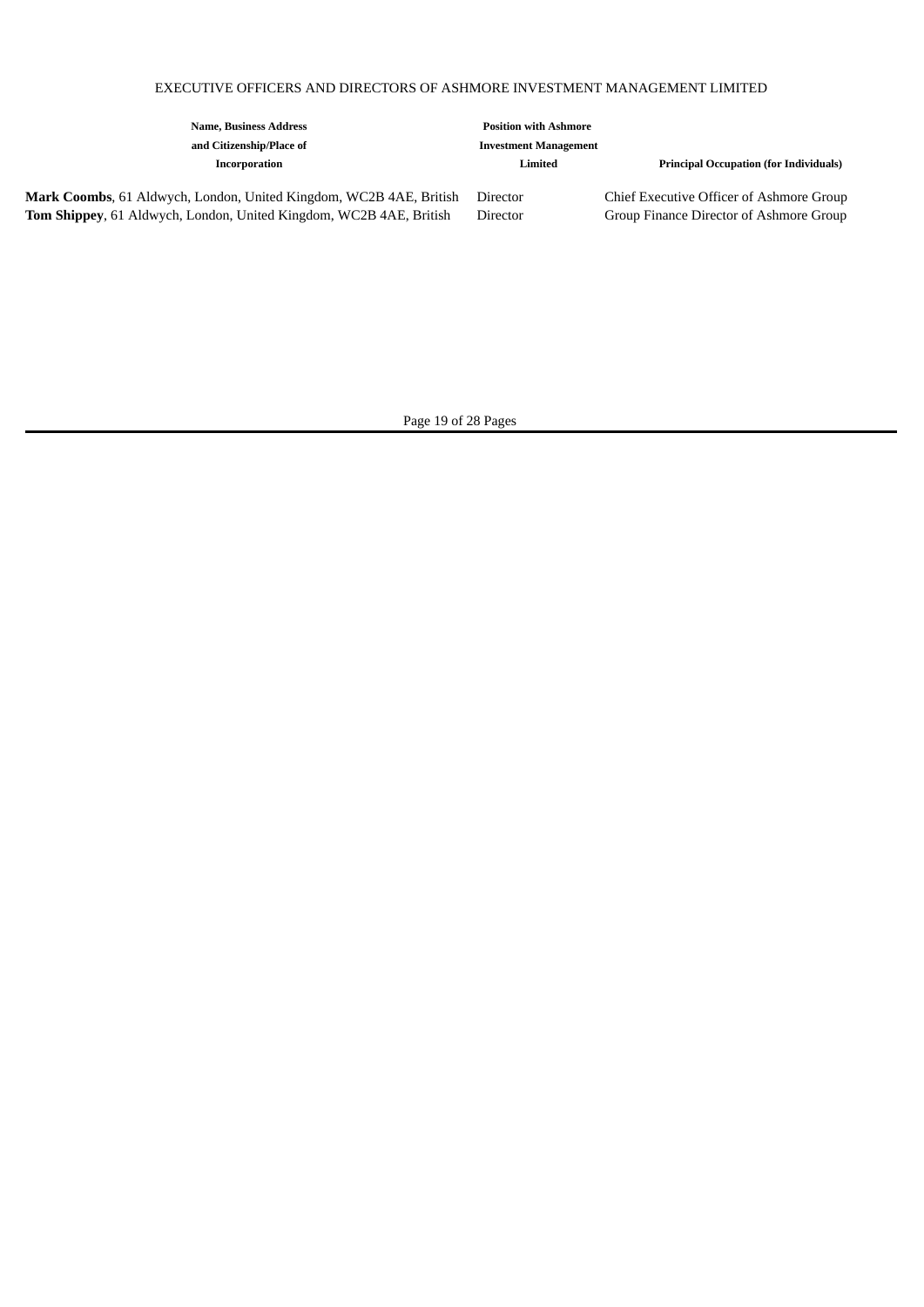# EXECUTIVE OFFICERS AND DIRECTORS OF ASHMORE INVESTMENT ADVISORS LIMITED

| <b>Name, Business Address</b><br>and Citizenship/Place of                                                                                       | <b>Position with Ashmore</b><br><b>Investment Advisors</b> |                                                                                     |
|-------------------------------------------------------------------------------------------------------------------------------------------------|------------------------------------------------------------|-------------------------------------------------------------------------------------|
| Incorporation                                                                                                                                   | Limited                                                    | <b>Principal Occupation (for Individuals)</b>                                       |
| Mark Coombs, 61 Aldwych, London, United Kingdom, WC2B 4AE, British<br><b>Tom Shippey, 61 Aldwych, London, United Kingdom, WC2B 4AE, British</b> | Director<br>Director                                       | Chief Executive Officer of Ashmore Group<br>Group Finance Director of Ashmore Group |

Page 20 of 28 Pages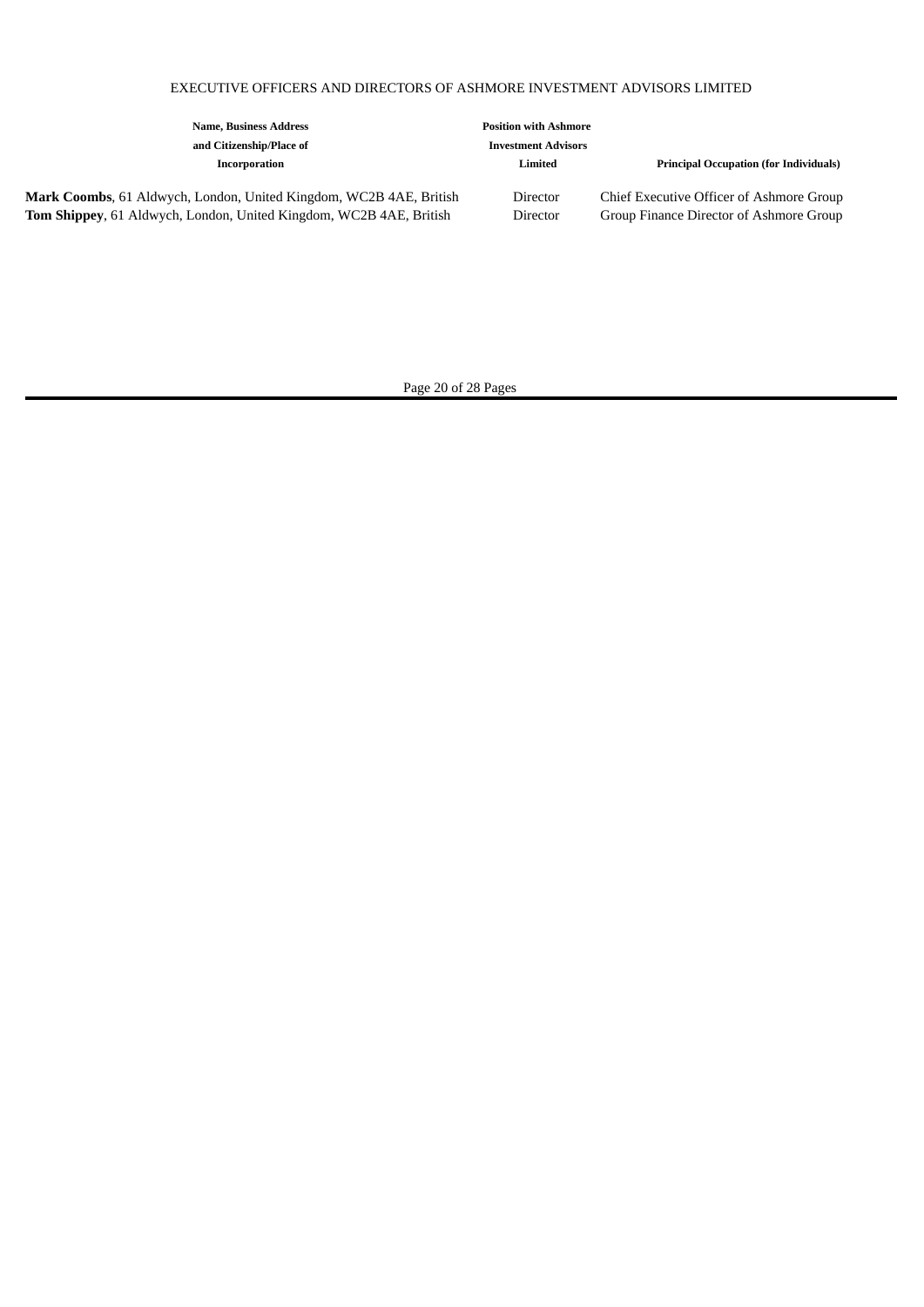# EXECUTIVE OFFICERS AND DIRECTORS OF ASHMORE CAYMAN SPC LIMITED

| <b>Name, Business Address</b>                                                                     | <b>Position with Ashmore</b> |                                               |
|---------------------------------------------------------------------------------------------------|------------------------------|-----------------------------------------------|
| and Citizenship/Place of                                                                          | <b>Cayman SPC</b>            |                                               |
| Incorporation                                                                                     | Limited                      | <b>Principal Occupation (for Individuals)</b> |
|                                                                                                   |                              |                                               |
| <b>Sean Inggs, International Management Services, PO Box 61 Harbour Centre, Grand Cayman KY1-</b> | Director                     | Company director                              |
| 1102, Cayman Islands, British.                                                                    |                              |                                               |
| Martin Lang, Marbury Fund Services (Cayman) Limited, Fidelity Financial Centre, 3rd Floor, PO     | Director                     | Company director                              |
| Box 2427, Grand Cayman KY1-1105, Cayman Islands, British.                                         |                              |                                               |

Page 21 of 28 Pages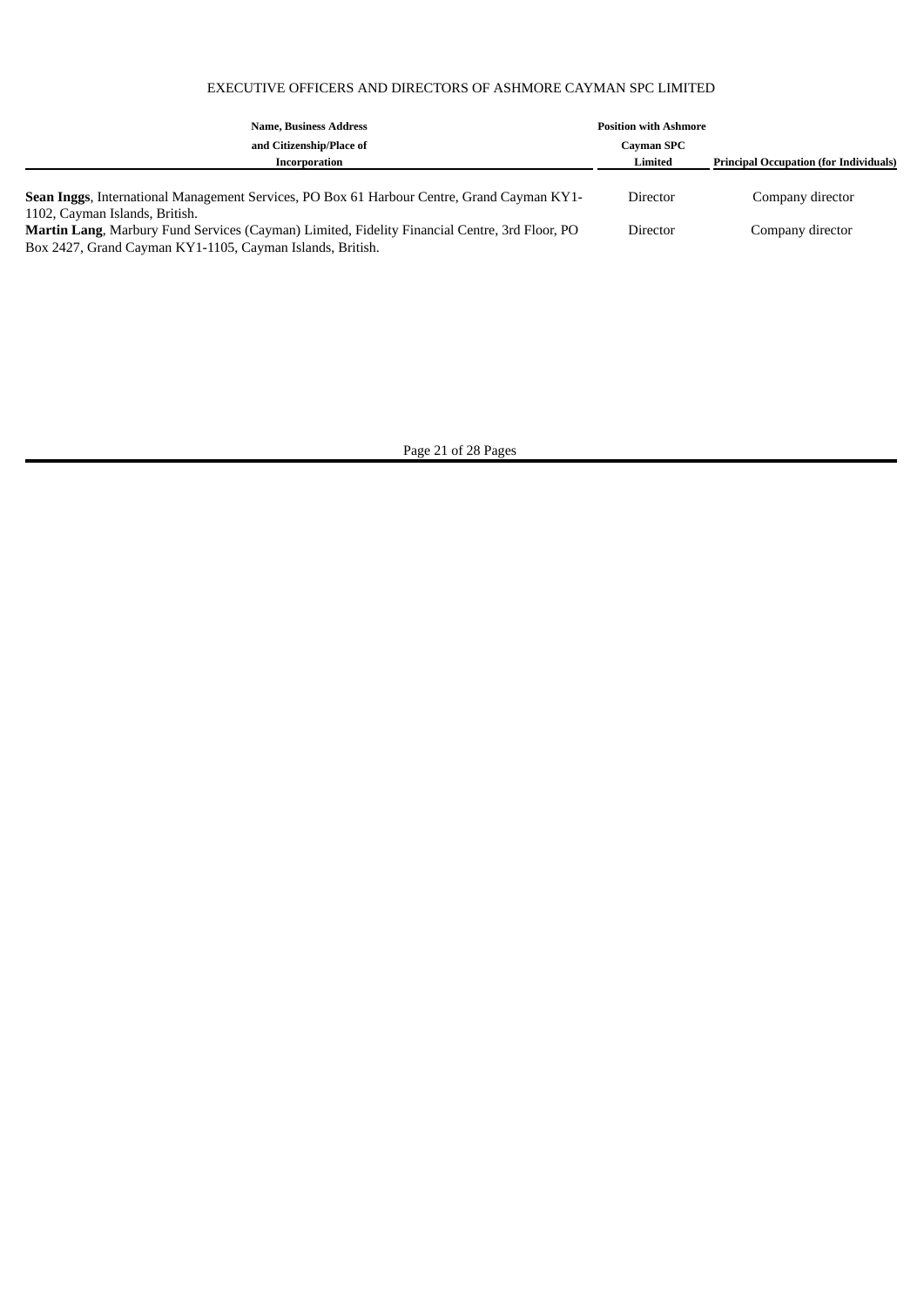# EXECUTIVE OFFICERS AND DIRECTORS OF ASHMORE EMERGING MARKETS DEBT FUND

| <b>Name, Business Address</b>                                                                     | <b>Position with Ashmore</b> |                                               |
|---------------------------------------------------------------------------------------------------|------------------------------|-----------------------------------------------|
| and Citizenship/Place of                                                                          | <b>Emerging Markets</b>      |                                               |
| Incorporation                                                                                     | Debt Fund                    | <b>Principal Occupation (for Individuals)</b> |
|                                                                                                   |                              |                                               |
| Steve Hicks, c/o Ashmore Investment Advisors Limited, 61 Aldwych, London WC2B 4AE, United         | Director                     | Company director                              |
| Kingdom, British.                                                                                 |                              |                                               |
| <b>Sean Inggs, International Management Services, PO Box 61 Harbour Centre, Grand Cayman KY1-</b> |                              | Company director                              |
| 1102, Cayman Islands, British.                                                                    | Director                     |                                               |
| Martin Lang, Marbury Fund Services (Cayman) Limited, Fidelity Financial Centre, 3rd Floor, PO     |                              | Company director                              |
| Box 2427, Grand Cayman KY1-1105, Cayman Islands, British.                                         | Director                     |                                               |

Page 22 of 28 Pages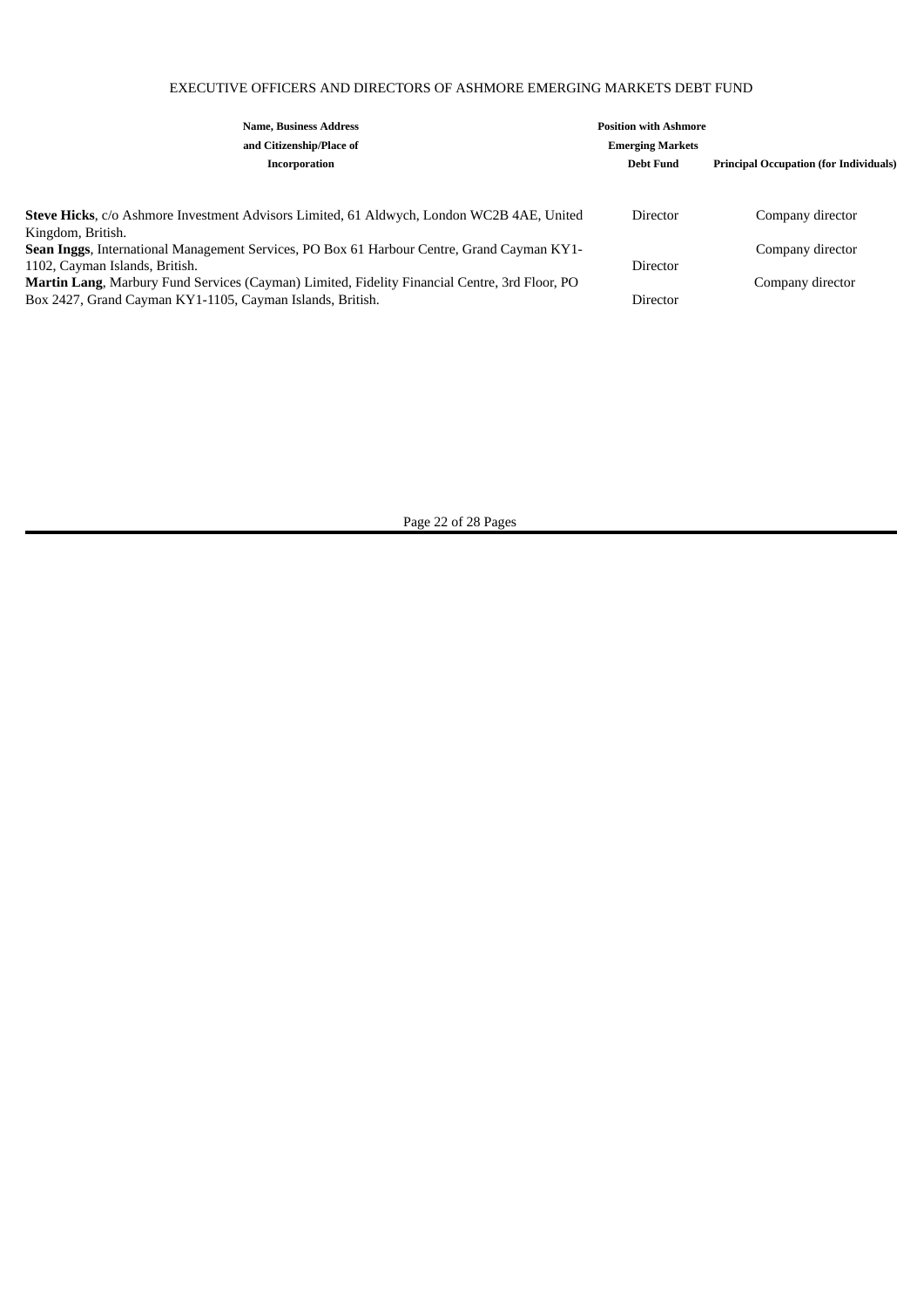# EXECUTIVE OFFICERS AND DIRECTORS OF ASHMORE EMERGING MARKETS DEBT AND CURRENCY FUND LIMITED

| <b>Name, Business Address</b>                                                                                                                                                             | <b>Position with Ashmore</b> |                                                                  |
|-------------------------------------------------------------------------------------------------------------------------------------------------------------------------------------------|------------------------------|------------------------------------------------------------------|
| and Citizenship/Place of                                                                                                                                                                  | <b>Emerging Markets Debt</b> |                                                                  |
| Incorporation                                                                                                                                                                             |                              | and Currency Fund Limited Principal Occupation (for Individuals) |
| Steve Hicks, c/o Ashmore Investment Advisors Limited, 61 Aldwych, London WC2B 4AE,<br>United Kingdom, British.                                                                            | Director                     | Company director                                                 |
| <b>Nigel Carey, Trafalgar Court, Les Banques, St Peter Port, Guernsey, GY1 3QL, Guernsey.</b><br>Victor Holmes, Trafalgar Court, Les Banques, St Peter Port, Guernsey, GY1 3QL, Guernsey. | Director<br>Director         | Lawyer<br>Company director                                       |

Page 23 of 28 Pages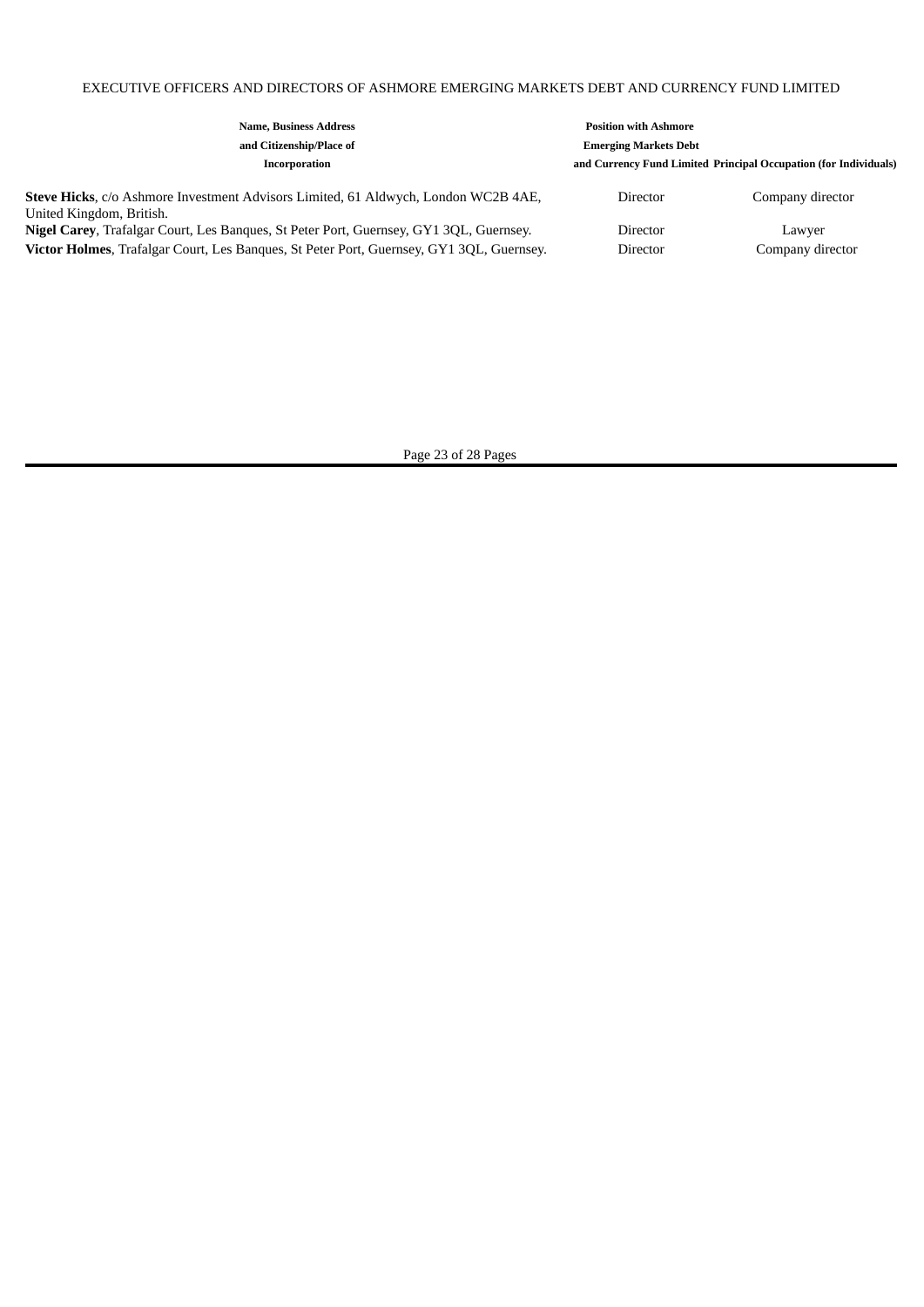## EXECUTIVE OFFICERS AND DIRECTORS OF ASSET HOLDER PCC LIMITED IN RESPECT OF ASHMORE EMERGING MARKETS LIQUID INVESTMENT PORTFOLIO

Note: EMLIP is a cell of a unit trust and therefore has no directors or executive officers. The details set forth below are in respect of Asset Holder **PCC Limited.**

| <b>Name, Business Address</b>                                                             |                            |                                                                  |
|-------------------------------------------------------------------------------------------|----------------------------|------------------------------------------------------------------|
| and Citizenship/Place of                                                                  | <b>Position with Asset</b> |                                                                  |
| Incorporation                                                                             |                            | <b>Holder PCC Limited Principal Occupation (for Individuals)</b> |
| Steve Hicks, c/o Ashmore Investment Advisors Limited, 61 Aldwych, London WC2B 4AE, United | Director                   | Company director                                                 |
| Kingdom, British.                                                                         |                            |                                                                  |
| Nigel Carey, Trafalgar Court, Les Banques, St Peter Port, Guernsey, GY1 3QL, Guernsey.    | Director                   | Lawver                                                           |
| Victor Holmes, Trafalgar Court, Les Banques, St Peter Port, Guernsey, GY1 3QL, Guernsey.  | Director                   | Company director                                                 |
|                                                                                           |                            |                                                                  |

Page 24 of 28 Pages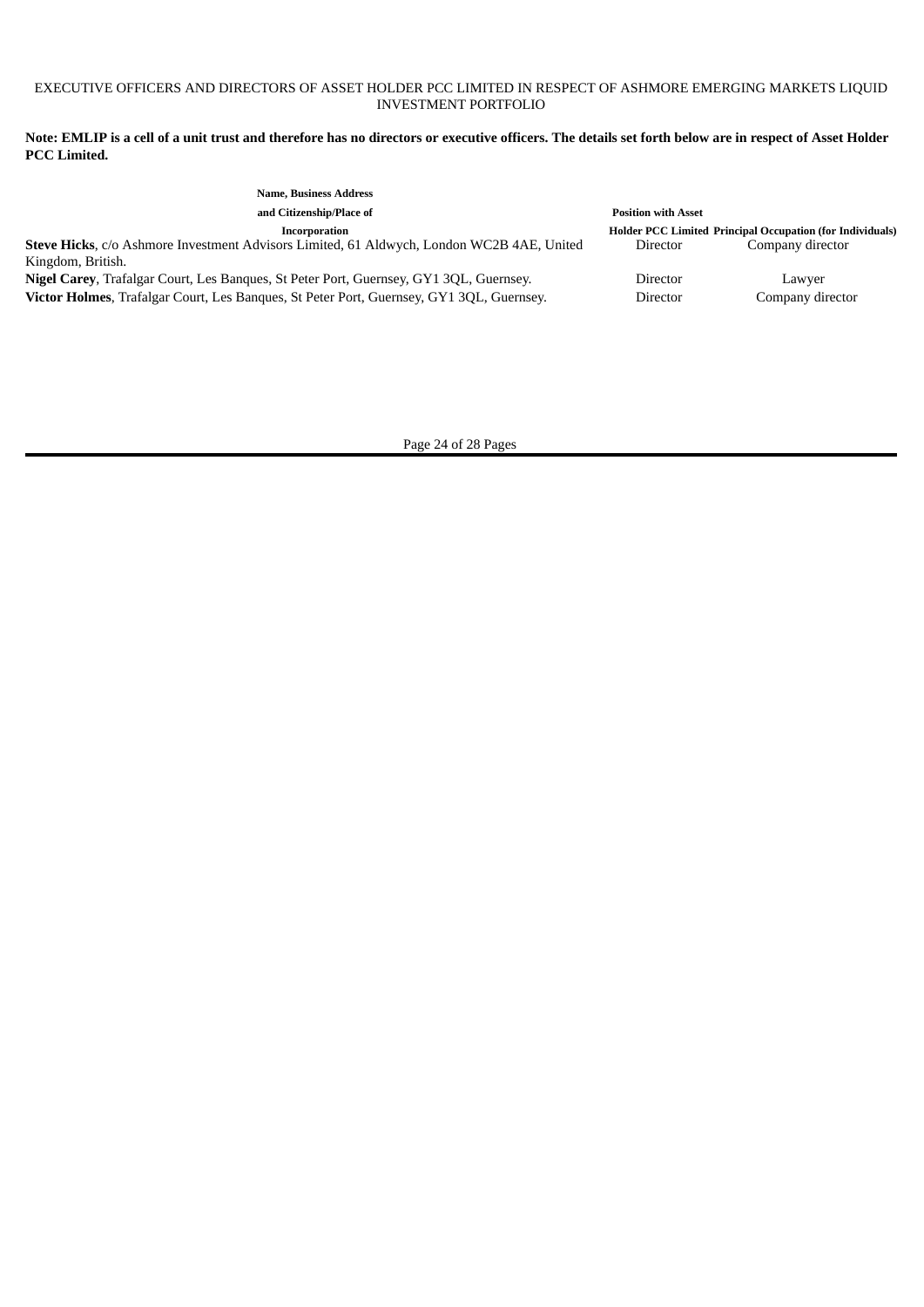## DIRECTORS OF GENERAL PARTNER OF ASHMORE GLOBAL SPECIAL SITUATIONS FUND 4 LIMITED PARTNERSHIP

## Note: GSSF4 is a limited partnership and so does not have a board of directors. The details set forth below are in respect of its general partner, **Ashmore Global Special Situations Fund 4 (GP) Limited.**

| <b>Name, Business Address</b>                                                                                                                                                      | <b>Position with Ashmore</b><br><b>Global Special</b> |                                               |
|------------------------------------------------------------------------------------------------------------------------------------------------------------------------------------|-------------------------------------------------------|-----------------------------------------------|
| and Citizenship/Place of                                                                                                                                                           | <b>Situations Fund 4 (GP)</b>                         |                                               |
| Incorporation                                                                                                                                                                      | Limited                                               | <b>Principal Occupation (for Individuals)</b> |
| Steve Hicks, c/o Ashmore Investment Advisors Limited, 61 Aldwych, London WC2B 4AE, United<br>Kingdom, British.                                                                     | Director                                              | Company director                              |
| Nigel Carey, Trafalgar Court, Les Banques, St Peter Port, Guernsey, GY1 3QL, Guernsey.<br>Victor Holmes, Trafalgar Court, Les Banques, St Peter Port, Guernsey, GY1 3QL, Guernsey. | Director<br>Director                                  | Lawyer<br>Company director                    |

Page 25 of 28 Pages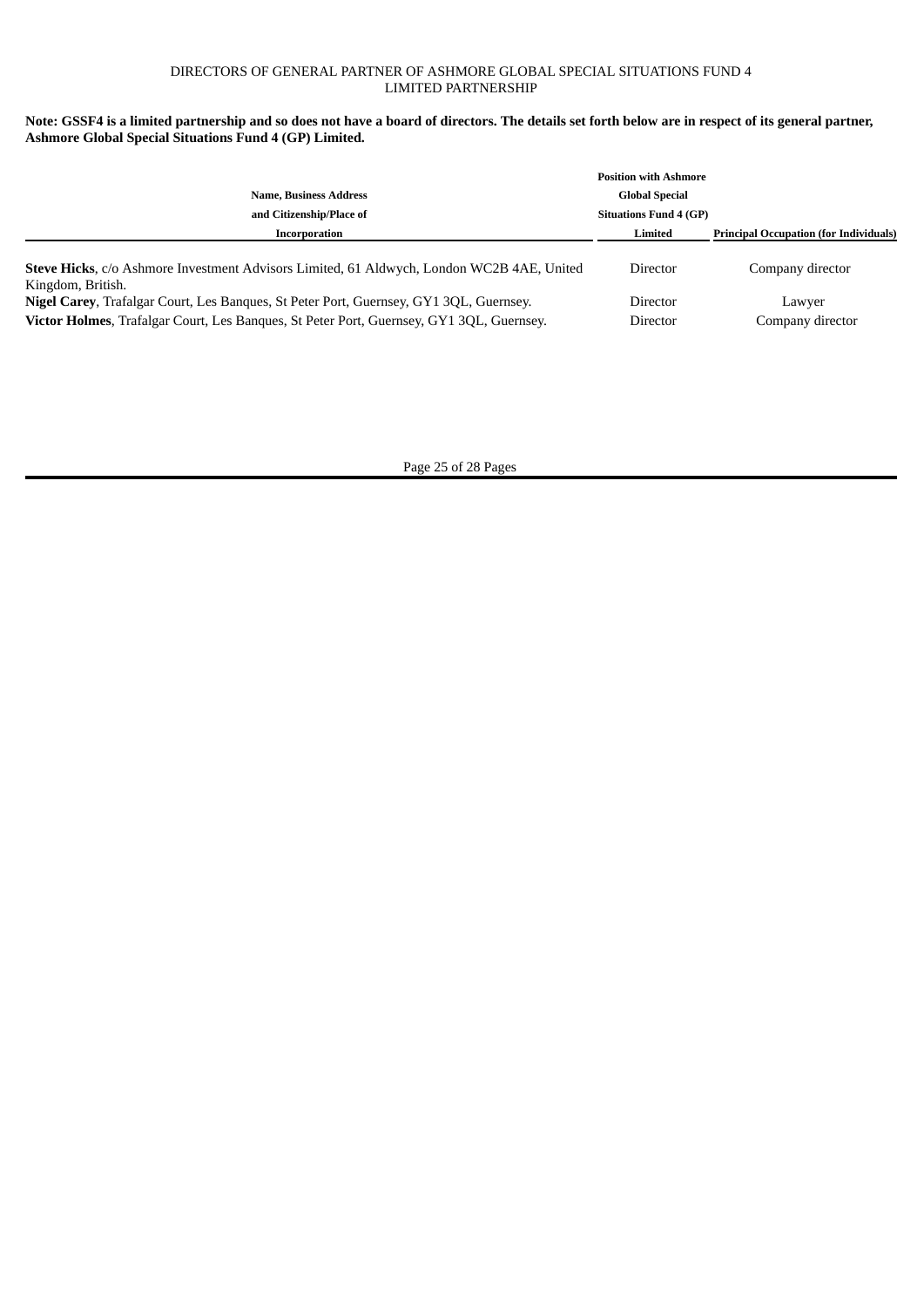## DIRECTORS OF GENERAL PARTNER OF ASHMORE GLOBAL SPECIAL SITUATIONS FUND 5 LIMITED PARTNERSHIP

# Note: GSSF5 is a limited partnership and so does not have a board of directors. The details set forth below are in respect of its general partner, **Ashmore Global Special Situations Fund 5 (GP) Limited.**

|                                                                                                                                                                                    | <b>Position with Ashmore</b>  |                                               |
|------------------------------------------------------------------------------------------------------------------------------------------------------------------------------------|-------------------------------|-----------------------------------------------|
| <b>Name, Business Address</b>                                                                                                                                                      | <b>Global Special</b>         |                                               |
| and Citizenship/Place of                                                                                                                                                           | <b>Situations Fund 5 (GP)</b> |                                               |
| Incorporation                                                                                                                                                                      | Limited                       | <b>Principal Occupation (for Individuals)</b> |
| Steve Hicks, c/o Ashmore Investment Advisors Limited, 61 Aldwych, London WC2B 4AE, United<br>Kingdom, British.                                                                     | Director                      | Company director                              |
| Nigel Carey, Trafalgar Court, Les Banques, St Peter Port, Guernsey, GY1 3QL, Guernsey.<br>Victor Holmes, Trafalgar Court, Les Banques, St Peter Port, Guernsey, GY1 3QL, Guernsey. | Director<br>Director          | Lawver<br>Company director                    |

Page 26 of 28 Pages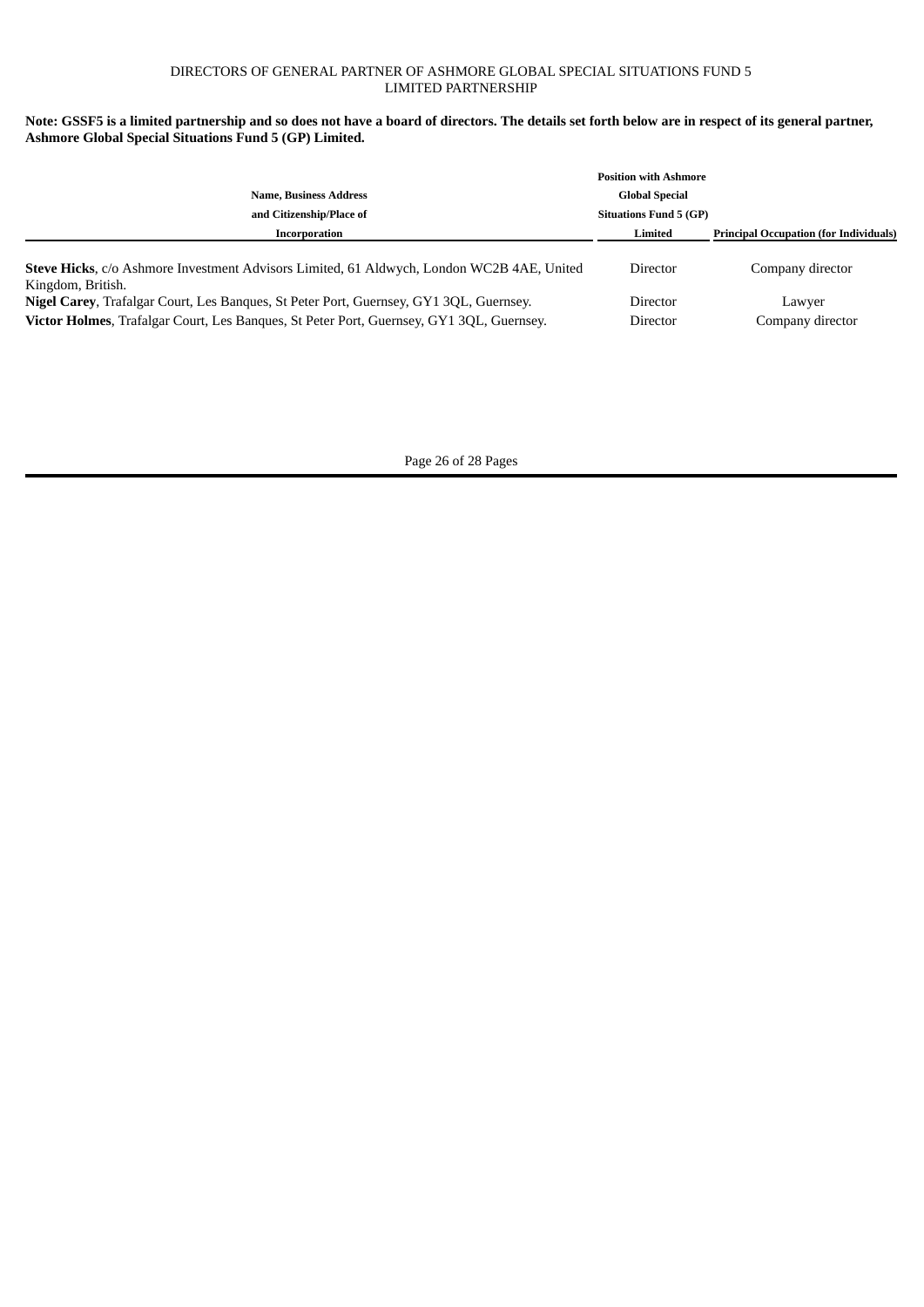### **JOINT FILING AGREEMENT**

In accordance with Rule 13d-1(k) promulgated under the Securities Exchange Act of 1934, as amended, each of the undersigned individually acknowledges and agrees that the foregoing statement on Schedule 13D is filed on behalf of such person and that subsequent amendments to this statement on Schedule 13D may be filed on behalf of such person without the necessity of filing an additional joint filing agreement.

Dated: August 2, 2021

#### **ASHMORE INVESTMENT MANAGEMENT LIMITED**

By: /s/ Alexandra Autrey

Name: Alexandra Autrey Title: Authorised Signatory

#### **ASHMORE CAYMAN SPC LIMITED**

By: /s/ Sean Inggs

Name: Sean Inggs Title: Director

### **NORTHERN TRUST (GUERNSEY) LIMITED** AS CUSTODIAN AND AGENT FOR AND ON BEHALF OF **ASHMORE GLOBAL SPECIAL SITUATIONS FUND 4 LIMITED PARTNERSHIP** ACTING THROUGH ITS GENERAL PARTNER **ASHMORE GLOBAL SPECIAL SITUATIONS FUND 4 (GP) LIMITED**

By: /s/ Lucy Mahy

Name: Lucy Mahy Title: Authorised Signatory

By: /s/ Claire Field

Name: Claire Field Title: Authorised Signatory

**NORTHERN TRUST (GUERNSEY) LIMITED** AS CUSTODIAN AND AGENT FOR AND ON BEHALF OF **ASHMORE GLOBAL SPECIAL SITUATIONS FUND 5 LIMITED PARTNERSHIP** ACTING THROUGH ITS GENERAL PARTNER **ASHMORE GLOBAL SPECIAL SITUATIONS FUND 5 (GP) LIMITED**

By: /s/ Lucy Mahy

Name: Lucy Mahy Title: Authorised Signatory

By: /s/ Claire Field

Name: Claire Field Title: Authorised Signatory

Page 27 of 28 Pages